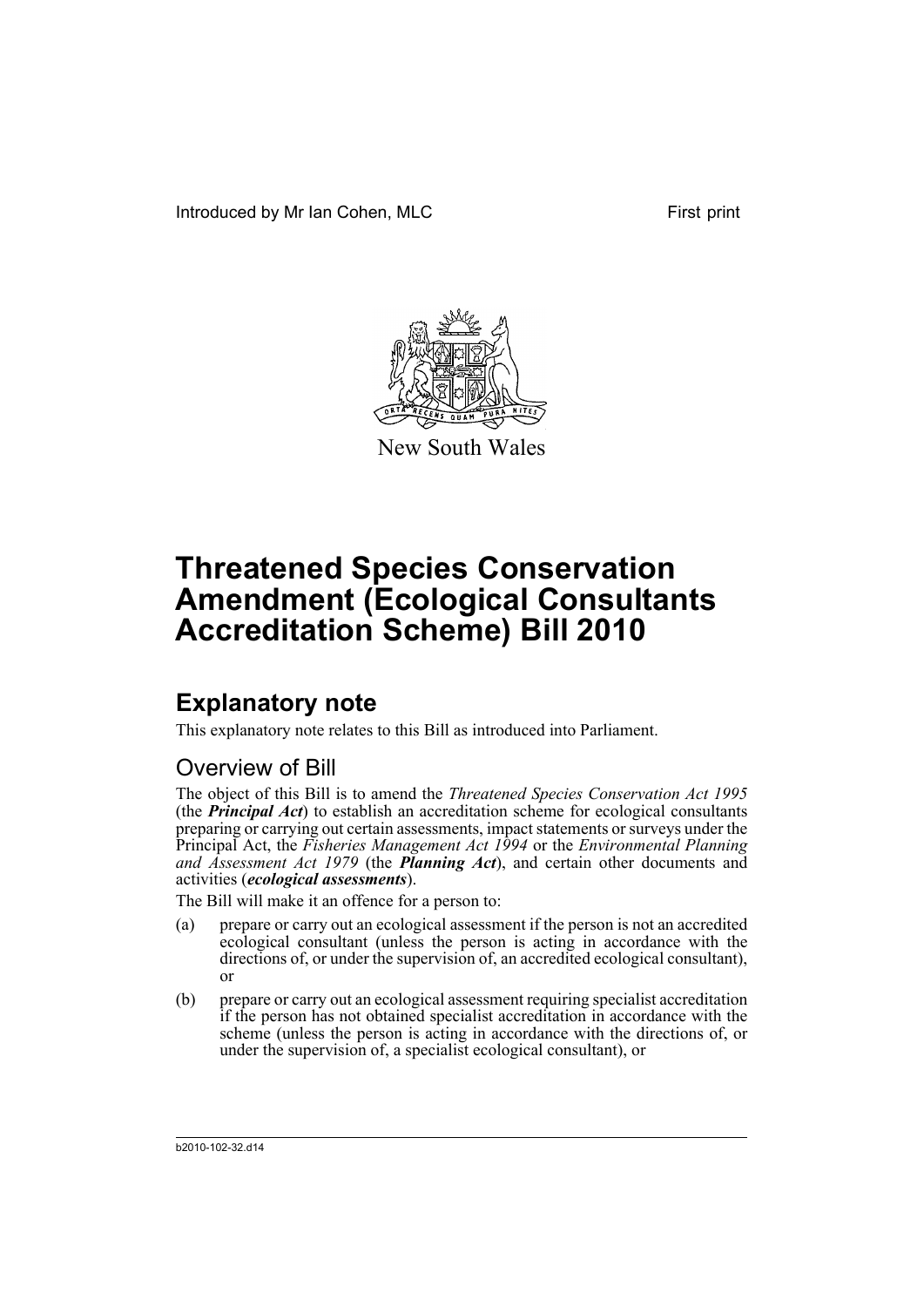Explanatory note

(c) make representations, or cause or allow any representation to be made, that the person is accredited or has specialist accreditation under the scheme (unless the person is so accredited).

The Bill also:

- (a) establishes the processes for the grant and renewal of accreditation, and
- (b) enables the Director-General to impose, vary or revoke conditions in respect of accreditation or to revoke or suspend accreditation in certain circumstances, and
- (c) establishes an accreditation panel to perform certain functions relating to accreditation, such as making certain recommendations to the Director-General and conducting peer reviews of any ecological assessment that has been prepared or carried out by an accredited ecological consultant, and
- (d) establishes a process for the conduct by the accreditation panel of peer reviews of ecological assessments, so that the accreditation panel may make recommendations in respect of revocation or suspension of, or the imposition, variation or revocation of conditions on, a person's accreditation.

# Outline of provisions

**Clause 1** sets out the name (also called the short title) of the proposed Act.

**Clause 2** provides for the commencement of the proposed Act on the date of assent to the proposed Act.

# **Schedule 1 Amendment of Threatened Species Conservation Act 1995 No 101**

## **Introduction of ecological consultant accreditation scheme**

**Schedule 1 [2]** inserts a new Part 8A into the Principal Act, which establishes an accreditation scheme for any person who is engaged or employed to prepare or carry out an ecological assessment (an *ecological consultant*). Currently, the Principal Act gives the Director-General of the Department of Environment, Climate Change and Water (the *Director-General*) the power to institute arrangements for the accreditation of suitably qualified and experienced persons to prepare species impact statements or to undertake and prepare surveys and assessments for use in connection with certain requirements under the Principal Act, the *Fisheries Management Act 1994* and the Planning Act. The new Part replaces that scheme.

## **Accreditation of ecological consultants**

**Proposed section 138A** allows the regulations to make provision for or with respect to eligibility for accreditation as an ecological consultant. It also provides that only natural persons are eligible for accreditation.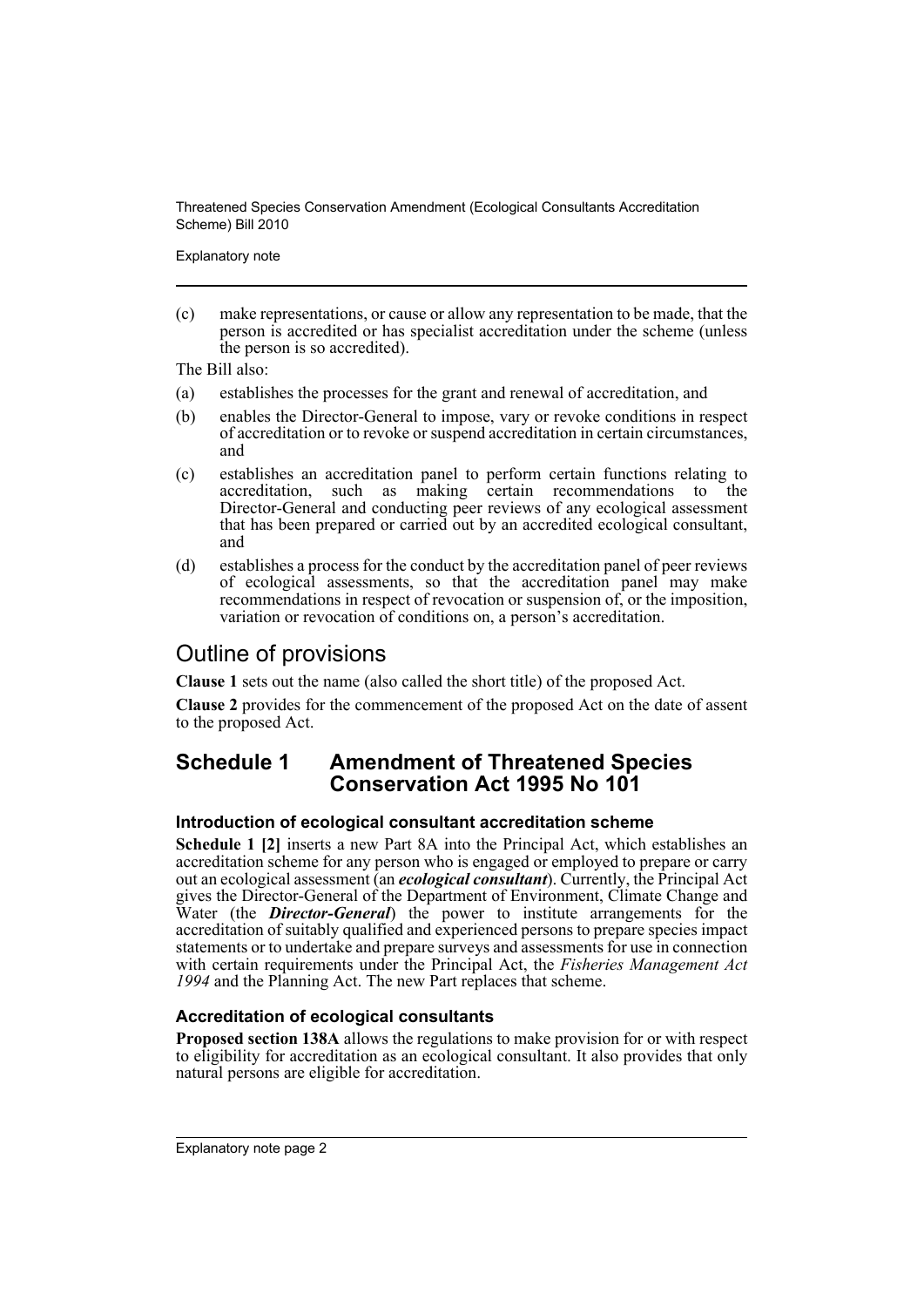Explanatory note

**Proposed section 138B** enables the regulations to specify that certain types of ecological assessment require the ecological consultant preparing or carrying it out to have specialist accreditation. The regulations may also make provision for or with respect to eligibility for accreditation as a specialist ecological consultant.

**Proposed section 138C** requires the Minister to refer any proposed regulation relating to eligibility for accreditation to be referred to the accreditation panel for comment.

**Proposed sections 138D–138J** provide for the grant, renewal, revocation or suspension of accreditation. The Director-General may grant or renew accreditation subject to conditions, which the Director-General may impose, vary or revoke. The regulations may also impose conditions on accreditation or a class of accreditation. Accreditation remains in force for a fixed period of 3 years, unless sooner revoked. The regulations may make provision for an accreditation fee to be paid to the Director-General.

**Proposed section 138K** enables a person to apply to the Administrative Decisions Tribunal for a review of certain decisions made by the Director-General in respect of the person under the scheme.

**Proposed section 138L** provides that the Director-General is to keep a register of ecological consultants, in which the name, contact details and particulars of accreditation of all accredited ecological consultants and specialist ecological consultants are to be recorded. The register is to be made available for public inspection on the website of the Department. The Director-General must also cause the name of any ecological consultant whose accreditation has been suspended or revoked to appear in the register.

## **Establishment of accreditation panel**

**Proposed sections 138M–138P** provide for the establishment of an accreditation panel. The functions of the accreditation panel include making recommendations to the Director-General regarding the eligibility of an applicant for accreditation (including specialist accreditation) and making recommendations following a peer review conducted by the accreditation panel of an ecological assessment. The accreditation panel may also make recommendations to the Minister regarding any regulation that makes provision for the eligibility of a person for accreditation (including specialist accreditation). The proposed sections also provide for the determination of the procedure of the panel and the disclosure of relevant interests by members of the panel.

#### **Peer reviews of ecological assessments**

The accreditation panel may conduct a peer review of any ecological assessment, following which the accreditation panel may make a recommendation to the Director-General that the accreditation of an ecological consultant be revoked or suspended, that conditions or further conditions be imposed on the ecological consultant's accreditation or that existing conditions on the accreditation be varied or revoked. **Proposed section 138Q** provides that any accredited ecological consultant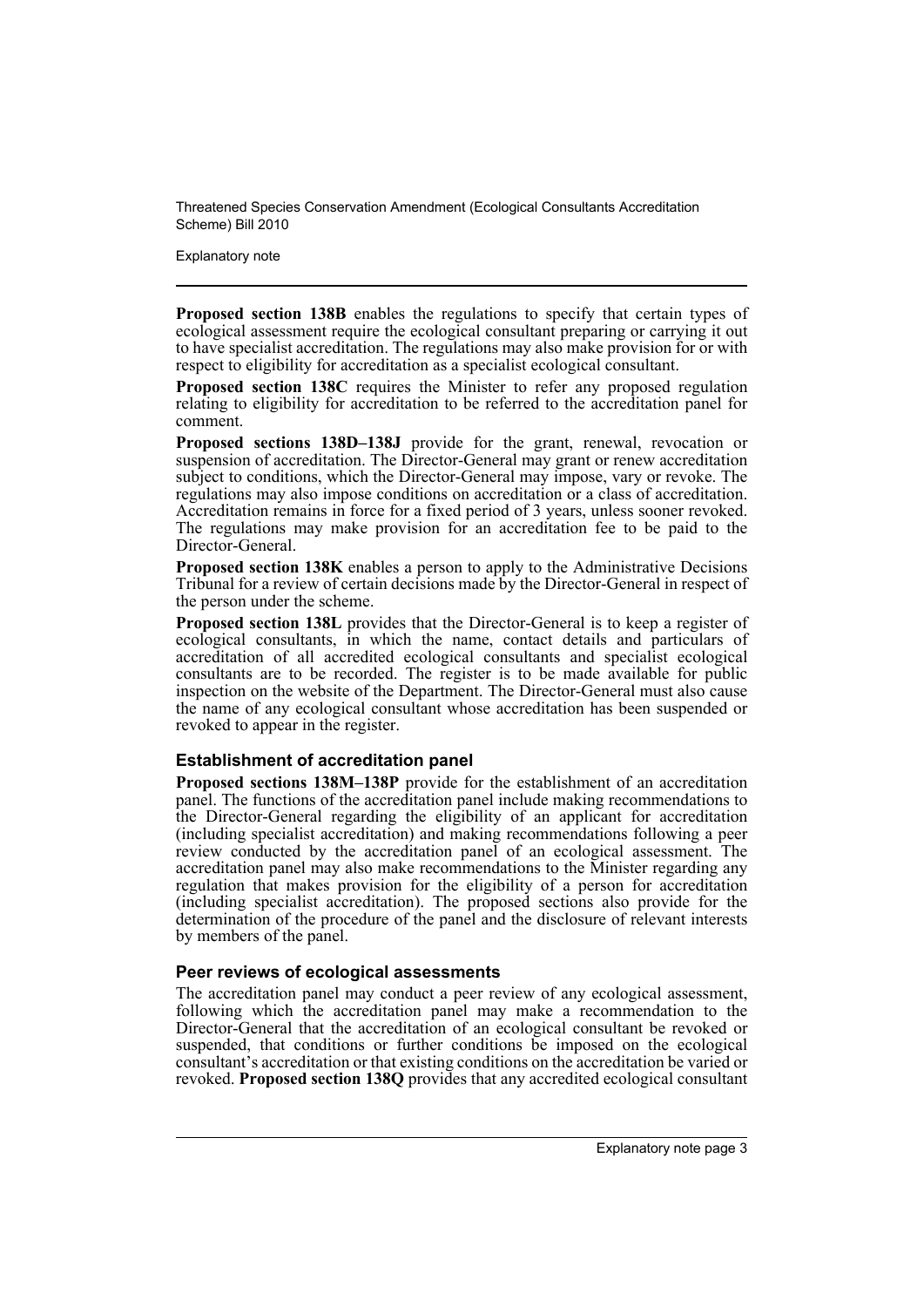Explanatory note

or a consent authority may request the accreditation panel to conduct a peer review of any ecological assessment. A person who is not an accredited ecological consultant or consent authority, but whose request for peer review is supported by either an accredited ecological consultant or a consent authority, may also request a peer review. The request for peer review may only be made on the ground that the ecological assessment does not conform to industry best practice or on any other ground provided for by the regulations. **Proposed section 138R** provides for the conduct of a peer review. The accreditation panel may refuse to carry out a peer review if it is of the opinion that the review request is frivolous or vexatious.

### **Offences**

**Proposed section 138S** makes it an offence for an ecological consultant to prepare or carry out an ecological assessment unless he or she is accredited under Part 8A. It is also an offence if an ecological consultant who does not have specialist accreditation prepares or carries out an ecological assessment that requires specialist accreditation. The proposed section provides that a person is not guilty of an offence if the person prepares or carries out, or assists in preparing or carrying out, an ecological assessment under the supervision of, or in accordance with the directions of, a person who is duly accredited. This offence does not apply to a Minister or an officer of the Crown exercising functions under the Principal Act, the Planning Act or any other law, nor does it apply to any other person in such circumstances as may be prescribed by the regulations.

**Proposed section 138T** makes it an offence for a person to make or cause or allow any representation to be made that he or she is duly accredited under Part 8A unless that person is duly accredited.

The maximum penalty for each offence is 600 penalty units.

#### **Responsibilities of ecological consultants**

Under the scheme, an ecological consultant has the responsibility to avoid conflicts of interest. Although it is not an offence not to do so, it may be grounds for suspension or revocation of accreditation. The regulations may also make further provision with respect to the responsibilities of ecological consultants (**proposed sections 138U and 138V**).

#### **Other amendments**

**Schedule 1 [1] and [4]** repeal the existing provisions that relate to the Director-General's power to accredit persons to prepare species impact statements, assessments and surveys.

**Schedule 1 [5]** allows for regulations to be made that are of a savings or transitional nature. **Schedule 1 [6]** provides that the new provisions relating to the ecological consultants accreditation scheme will not apply to any ecological assessment that was submitted to a consent authority or other person before the commencement of the amendments. It also provides for the phasing-in of the offence contained in **proposed section 138S** and provides that the Minister must ensure that the making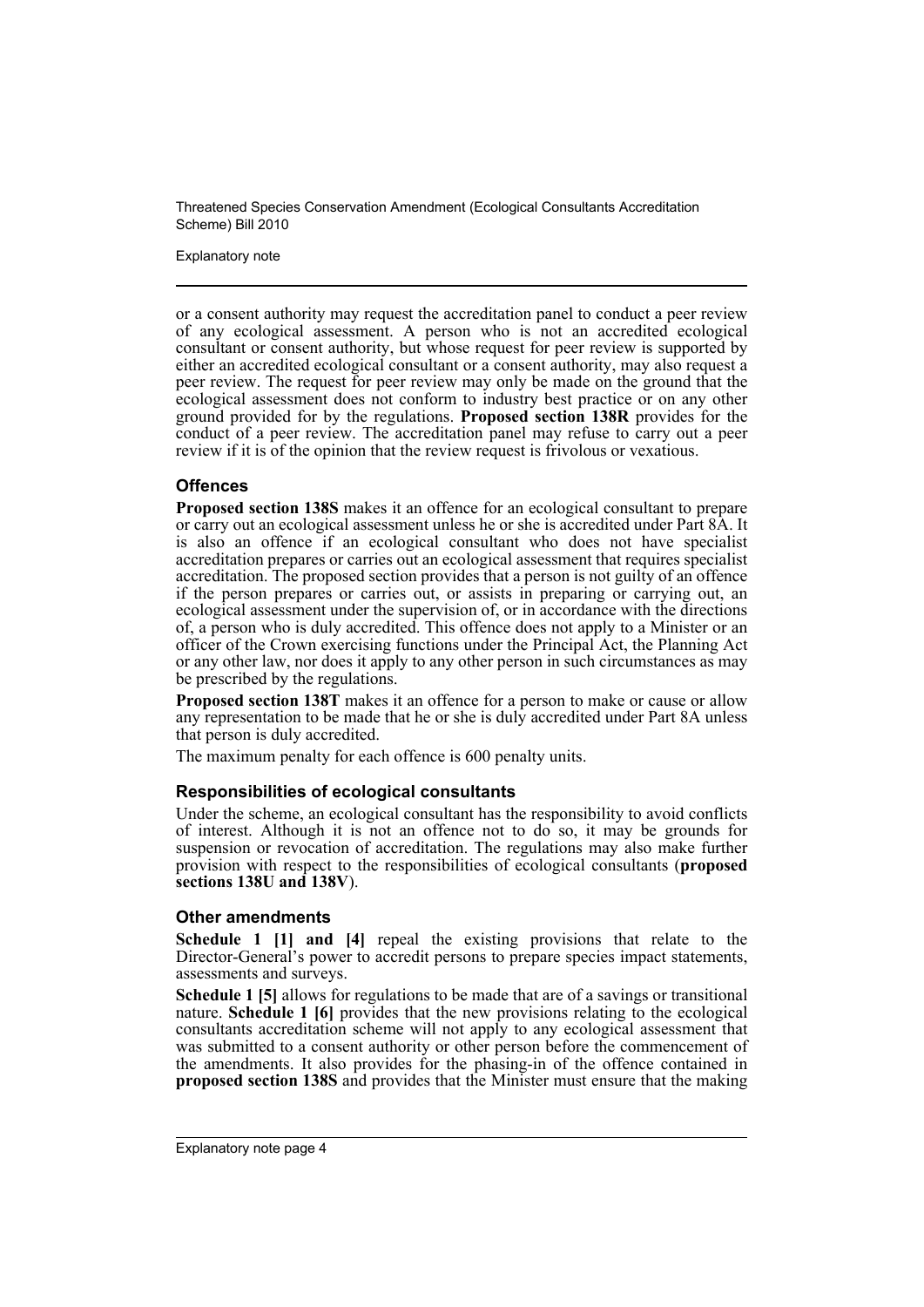Explanatory note

of a regulation under **proposed section 138A** is recommended within 6 months after the date of assent to the proposed Act.

**Schedule 1 [3]** makes a minor consequential amendment.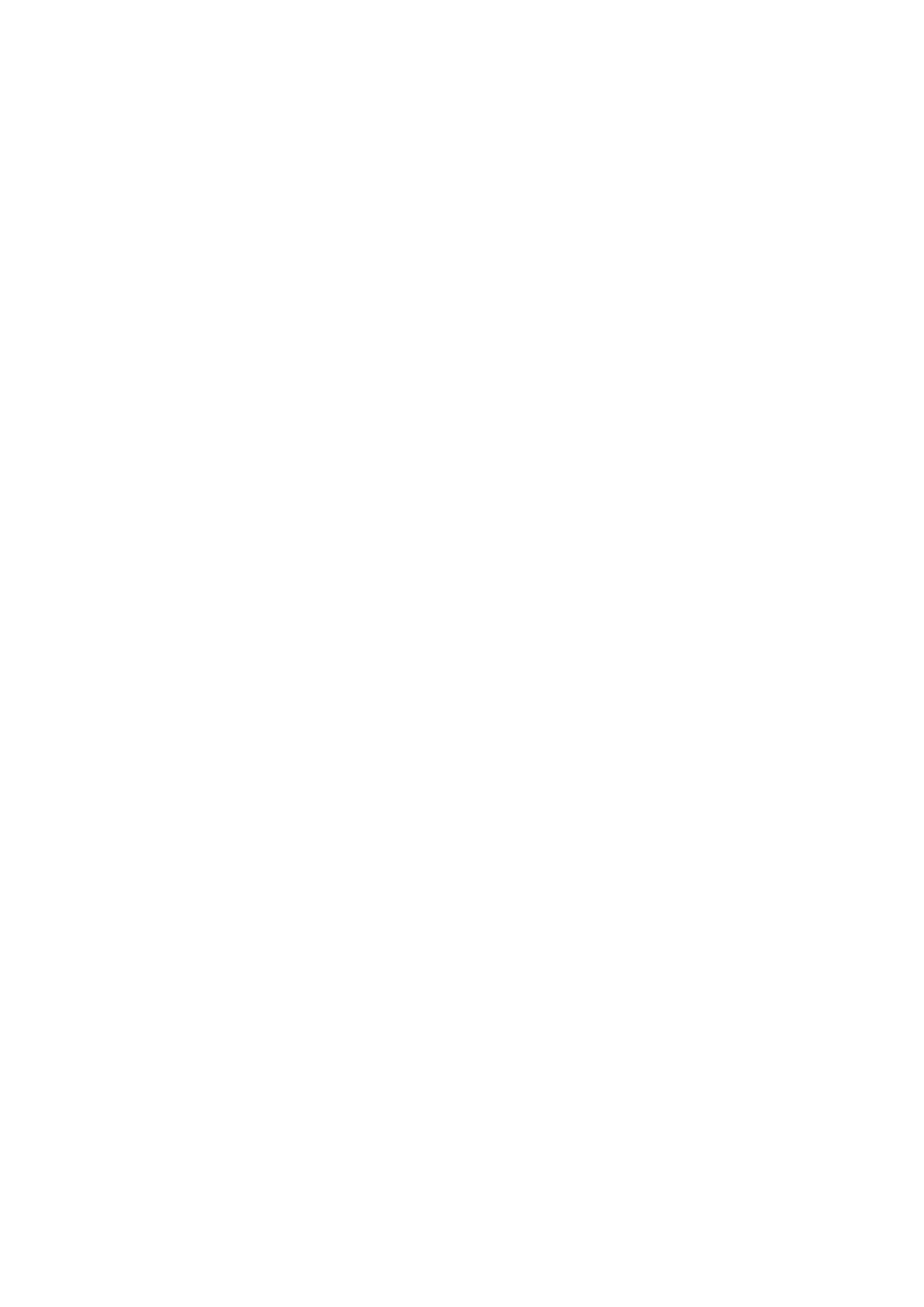Introduced by Mr Ian Cohen, MLC First print



New South Wales

# **Threatened Species Conservation Amendment (Ecological Consultants Accreditation Scheme) Bill 2010**

# **Contents**

|   |                                                                  | Page |
|---|------------------------------------------------------------------|------|
| 1 | Name of Act                                                      |      |
|   | 2 Commencement                                                   |      |
|   | Schedule 1 Amendment of Threatened Species Conservation Act 1995 |      |
|   | No 101                                                           |      |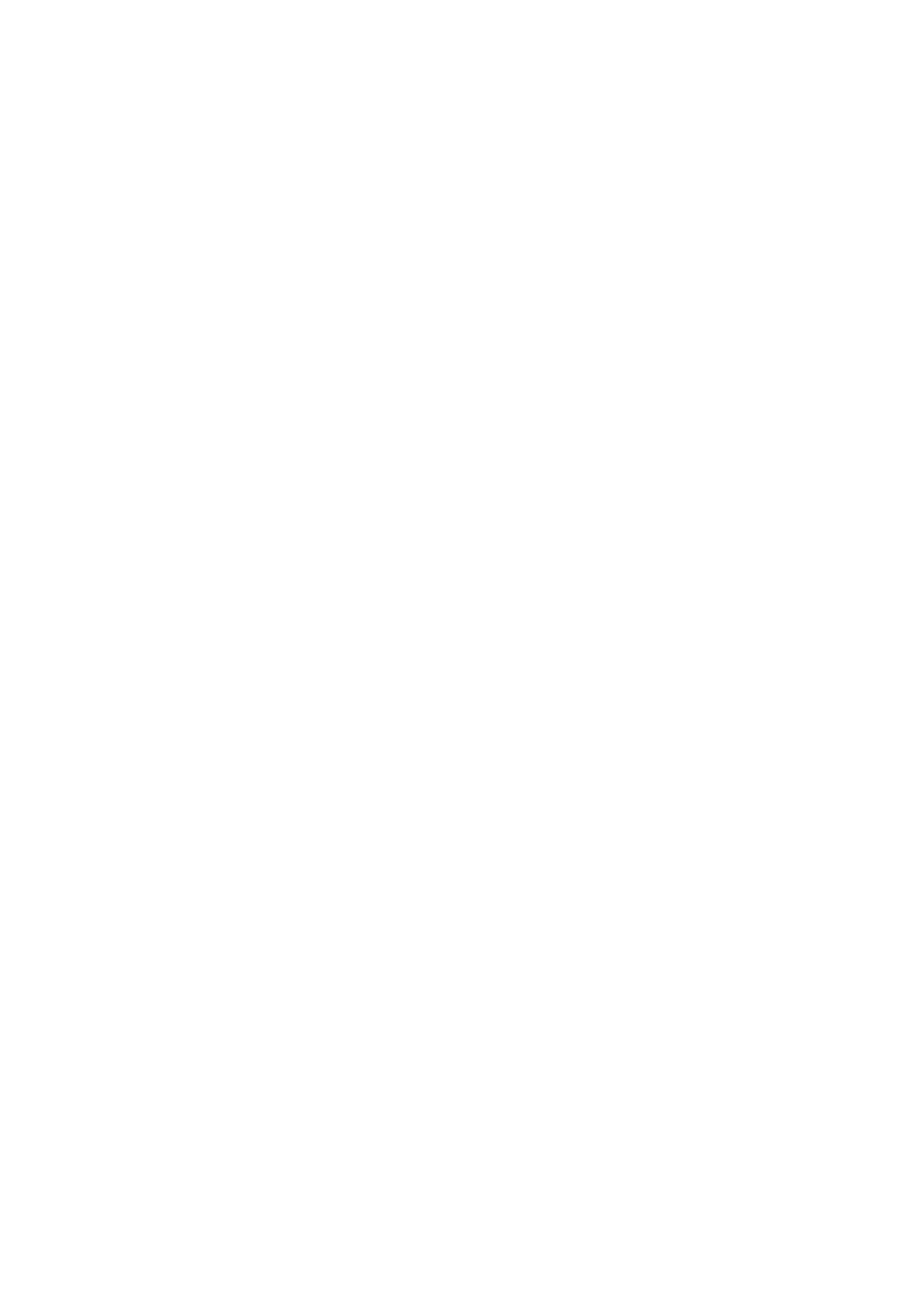

New South Wales

# **Threatened Species Conservation Amendment (Ecological Consultants Accreditation Scheme) Bill 2010**

No , 2010

# **A Bill for**

An Act to amend the *Threatened Species Conservation Act 1995* to provide for an accreditation scheme in respect of persons who prepare or carry out species impact statements and other ecological assessments and surveys.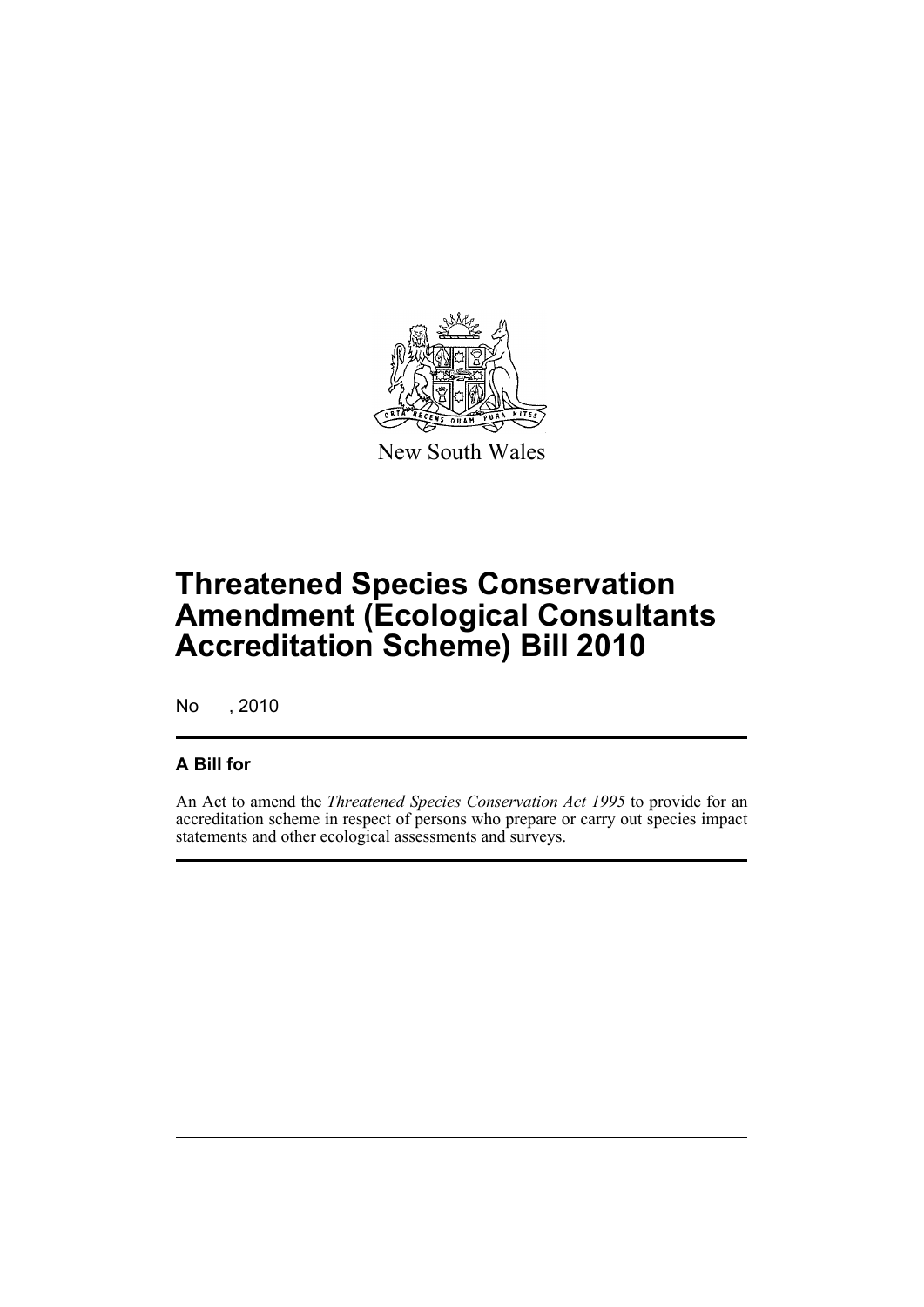<span id="page-9-1"></span><span id="page-9-0"></span>

| The Legislature of New South Wales enacts:                                                                           | 1                   |
|----------------------------------------------------------------------------------------------------------------------|---------------------|
| Name of Act                                                                                                          | $\mathcal{P}$       |
| This Act is the Threatened Species Conservation Amendment<br>(Ecological Consultants Accreditation Scheme) Act 2010. | 3<br>$\overline{4}$ |
| Commencement                                                                                                         | 5                   |
| This Act commences on the date of assent to this Act.                                                                | 6                   |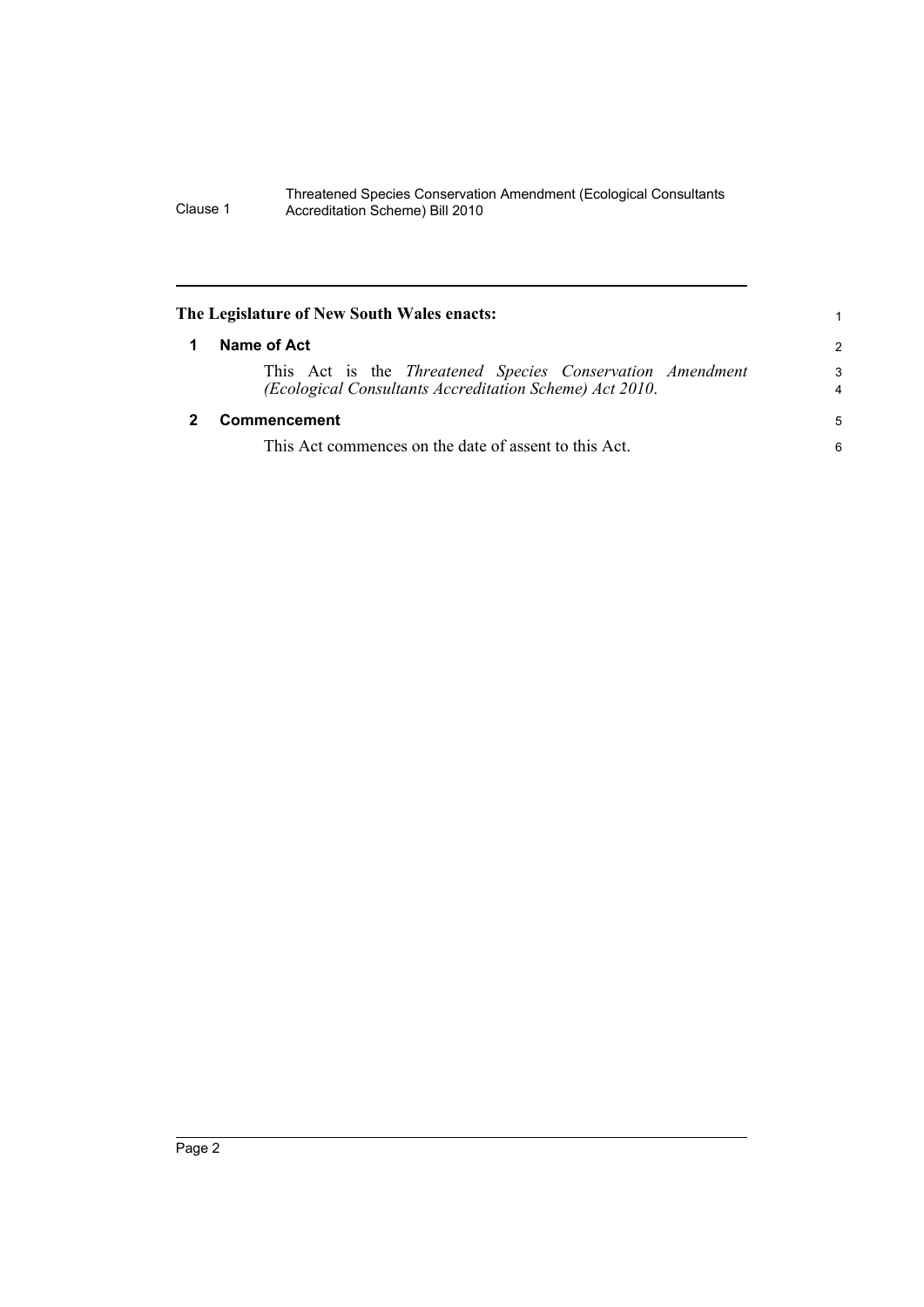Amendment of Threatened Species Conservation Act 1995 No 101 Schedule 1

#### <span id="page-10-0"></span>**Schedule 1 Amendment of Threatened Species Conservation Act 1995 No 101 [1] Section 113 Director-General may accredit persons to prepare species impact statements** Omit the section. **[2] Part 8A** Insert after Part 8: **Part 8A Ecological consultant accreditation scheme Division 1 Preliminary 137 Definitions** In this Part: *accreditation panel* means the accreditation panel established under this Part. *accredited ecological consultant* means a person who is accredited as an ecological consultant under this Part and whose accreditation is in force. *ecological assessment* means any of the following: (a) an environmental assessment, or part of an environmental assessment, carried out for the purposes of compliance with the environmental assessment requirements under Part 3A of the Planning Act that relates to biodiversity values or the impact of a project on biodiversity values, (b) an environmental impact statement, or part of an environmental impact statement, prepared for the purposes of compliance with Part 4 or 5 of the Planning Act that relates to biodiversity values or the impact of a development or activity on biodiversity values, (c) any other assessment, or part of an assessment, prepared to assist a consent authority in deciding under the Planning Act whether something is likely to have a significant effect on threatened species, populations or ecological communities, or their habitats, (d) a species impact statement referred to in Division 2 of Part 6 or in Part 7A of the *Fisheries Management Act 1994*, 1  $\mathfrak{p}$  $\overline{a}$ 4 5 6 7 8 9 10 11 12 13 14 15 16 17 18 19 20 21 22 23  $24$ 25 26 27 28 29 30 31 32 33 34 35 36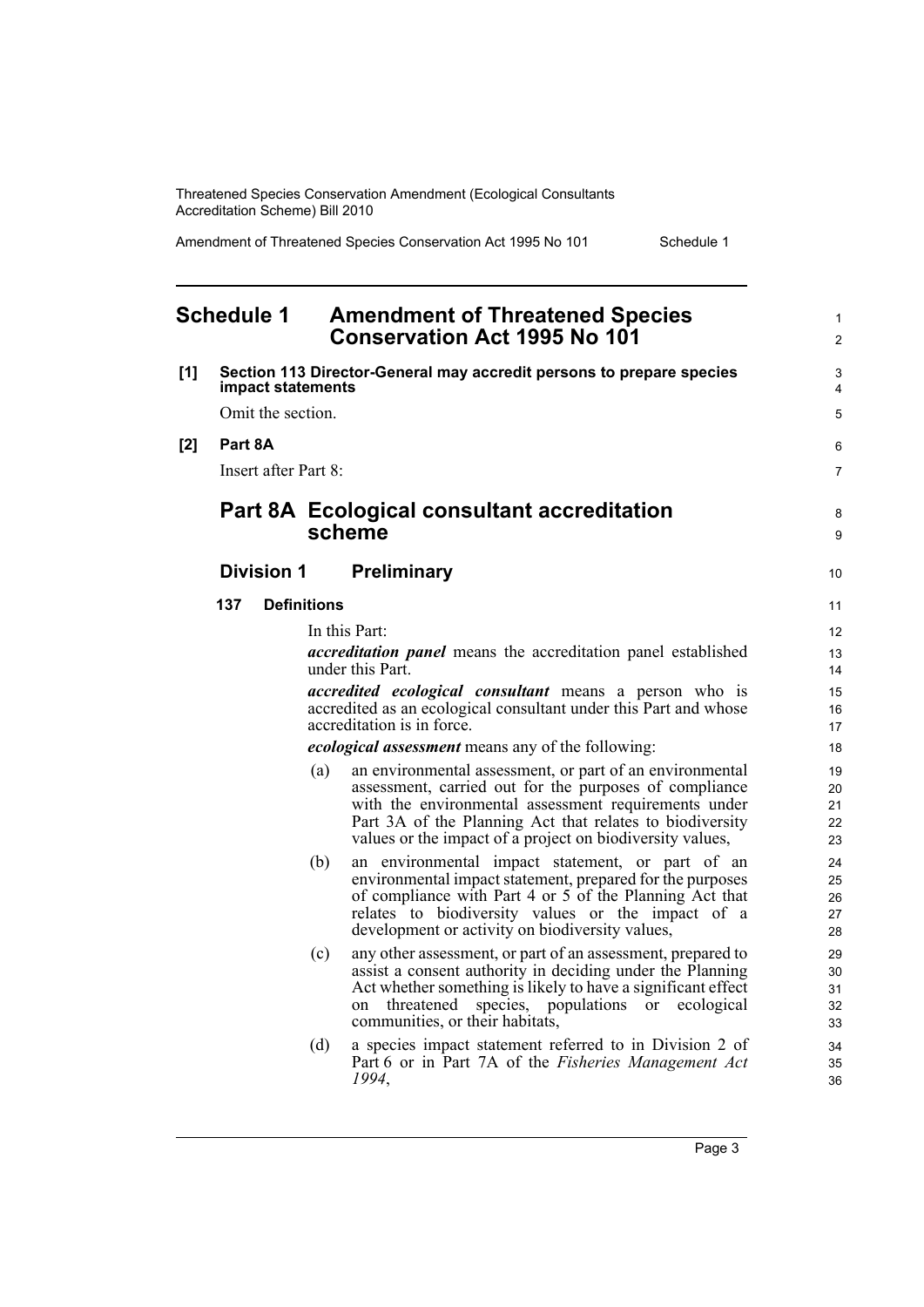Schedule 1 Amendment of Threatened Species Conservation Act 1995 No 101

- (e) any survey or assessment of biodiversity values or of the impact of a proposal on biodiversity values prepared or carried out for the purposes of this Act or Part 7A of the *Fisheries Management Act 1994* (such as for use in connection with biodiversity certification or the biobanking scheme),
- (f) any other document or activity prescribed by the regulations.

*ecological consultant* means any person who is engaged or employed to prepare or carry out an ecological assessment.

*specialist ecological consultant* means an accredited ecological consultant who has specialist accreditation under this Part and whose specialist accreditation is in force.

## **Division 2 Accreditation**

#### **138 Ecological consultants must be accredited**

An ecological assessment is to be prepared and carried out by an ecological consultant only if the ecological consultant is accredited under this Part.

**Note.** For offences, see Division 5. This Part does not require an employee or other person who prepares an ecological assessment under the supervision of an accredited ecological consultant to also be accredited.

#### **138A Eligibility for accreditation**

- (1) The regulations may make provision for or with respect to eligibility for accreditation as an ecological consultant.
- (2) Without limiting the above, the regulations may impose continuing requirements in respect of eligibility for accreditation, including continuing professional education requirements.
- (3) Only natural persons are eligible for accreditation.

#### **138B Specialist accreditation**

- (1) The regulations may specify the types of ecological assessment (if any) that require specialist accreditation.
- (2) An accredited ecological consultant is authorised to prepare or carry out an ecological assessment that requires specialist accreditation only if the ecological consultant has that specialist accreditation.
- (3) The regulations may make provision for or with respect to eligibility for accreditation as a specialist ecological consultant.

28 29

14

30 31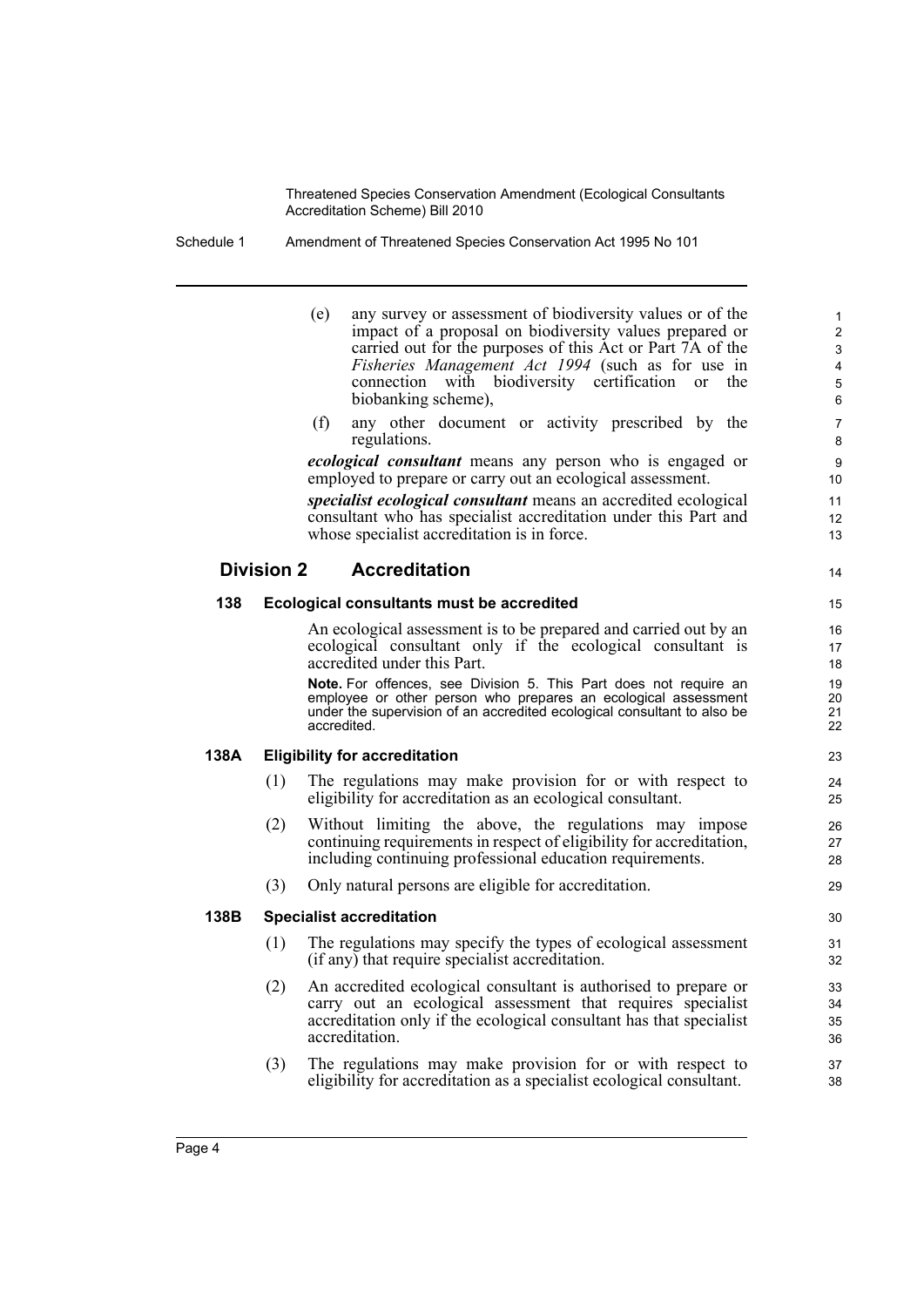|      | (4) | Without limiting the above, the regulations may impose<br>continuing requirements in respect of eligibility for specialist<br>accreditation, including continuing professional education<br>requirements.                 | $\mathbf{1}$<br>$\overline{2}$<br>3<br>4 |
|------|-----|---------------------------------------------------------------------------------------------------------------------------------------------------------------------------------------------------------------------------|------------------------------------------|
|      | (5) | Only natural persons are eligible for specialist accreditation.                                                                                                                                                           | 5                                        |
| 138C |     | Accreditation panel to be consulted on eligibility criteria                                                                                                                                                               | 6                                        |
|      | (1) | A regulation that makes provision for or with respect to eligibility<br>for accreditation as an ecological consultant (including specialist)<br>accreditation) may be made only on the recommendation of the<br>Minister. | 7<br>8<br>9<br>10                        |
|      | (2) | Before the Minister recommends the making of a regulation that<br>makes provision for or with respect to eligibility for accreditation<br>as an ecological consultant, the Minister must:                                 | 11<br>$12 \overline{ }$<br>13            |
|      |     | refer the proposed regulation to the accreditation panel for<br>(a)<br>comment, and                                                                                                                                       | 14<br>15                                 |
|      |     | consider any comment or recommendation made by the<br>(b)<br>accreditation panel in respect of the proposed regulation.                                                                                                   | 16<br>17                                 |
| 138D |     | <b>Application for accreditation</b>                                                                                                                                                                                      | 18                                       |
|      | (1) | A person may apply to the Director-General for accreditation as<br>an ecological consultant.                                                                                                                              | 19<br>20                                 |
|      | (2) | An application for accreditation as an ecological consultant must:                                                                                                                                                        | 21                                       |
|      |     | (a)<br>be made in the manner and form approved by the                                                                                                                                                                     |                                          |
|      |     | Director-General, and                                                                                                                                                                                                     | 22<br>23                                 |
|      |     | be supported by any information required by the<br>(b)<br>Director-General, and                                                                                                                                           | 24<br>25                                 |
|      |     | be accompanied by the application fee (if any) prescribed<br>(c)<br>by the regulations.                                                                                                                                   | 26<br>27                                 |
|      | (3) | An application for accreditation that is duly made is to be referred<br>by the Director-General to the accreditation panel.                                                                                               | 28<br>29                                 |
|      | (4) | If the accreditation panel considers it necessary in order to<br>determine the eligibility of an applicant for accreditation, the<br>accreditation panel may require the applicant to do one or both of<br>the following: | 30<br>31<br>32<br>33                     |
|      |     | furnish to the accreditation panel, within a specified time,<br>(a)<br>any further particulars that the accreditation panel<br>considers necessary,                                                                       | 34<br>35<br>36                           |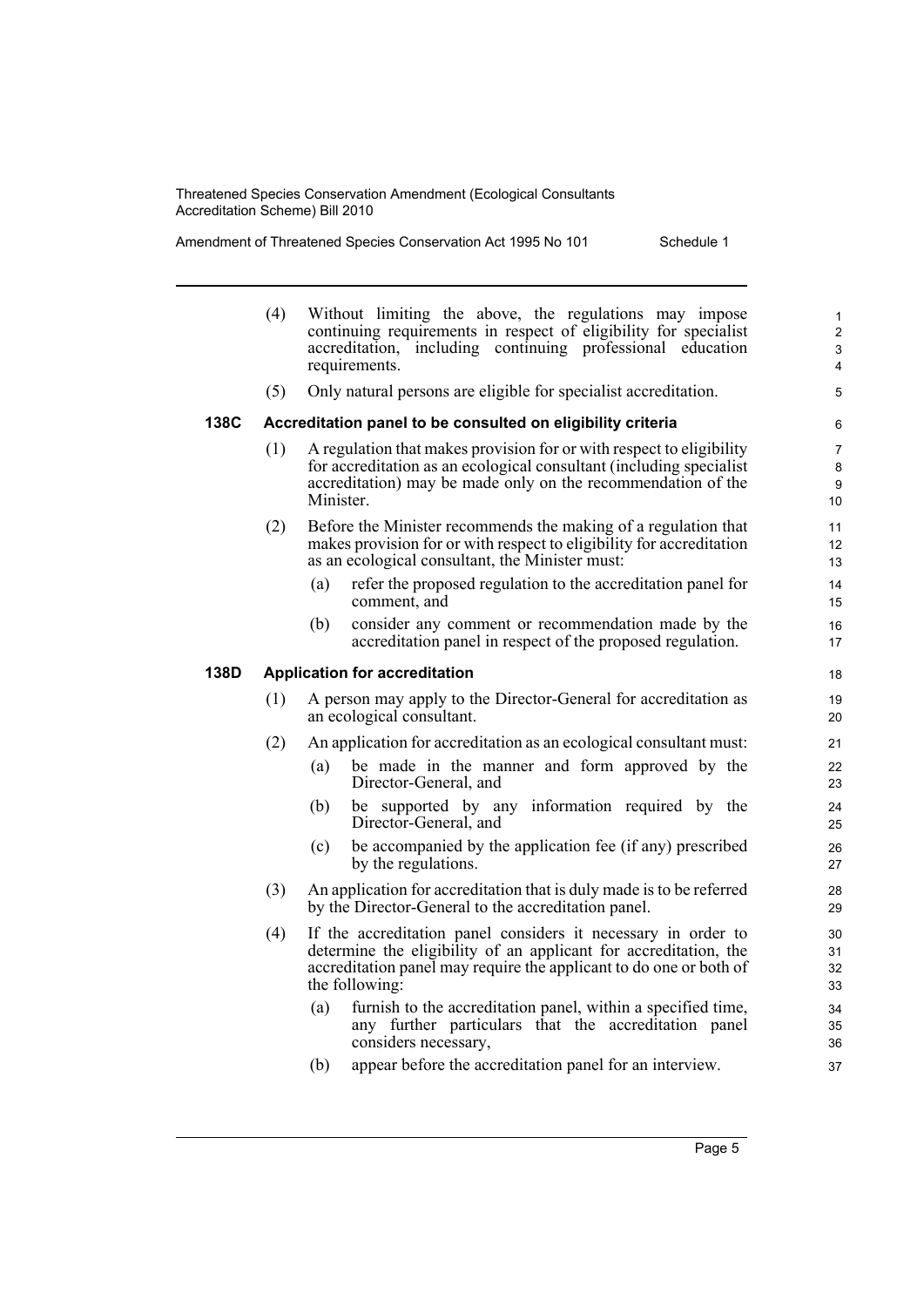Schedule 1 Amendment of Threatened Species Conservation Act 1995 No 101

(5) The accreditation panel is to make a recommendation to the Director-General regarding the eligibility of an applicant for accreditation.

(6) The Director-General, in determining whether the applicant is eligible for accreditation, is to have regard to the recommendation of the accreditation panel.

#### **138E Grant of accreditation**

- (1) The Director-General is to determine an application for accreditation as an ecological consultant by granting accreditation or refusing accreditation.
- (2) The Director-General may refuse to grant accreditation:
	- (a) if the applicant fails to comply with this Part or a requirement made under this Part, or
	- (b) if, in the opinion of the Director-General, the applicant is not eligible for accreditation, or
	- (c) if, within the period of 2 years before the date the application was made, the Director-General revoked or refused to renew the applicant's accreditation as an ecological consultant, or
	- (d) on any other grounds prescribed by the regulations.
- (3) The Director-General must give notice in writing of the determination of the application to the applicant, including:
	- (a) if accreditation is granted, notice of any conditions to which the accreditation is subject, and
	- (b) if accreditation is refused, the reasons for the refusal.

#### **138F Renewal of accreditation**

- (1) Accreditation as an ecological consultant may be renewed by the Director-General on application by the ecological consultant.
- (2) This Part applies, with any necessary modifications, to an application for renewal of accreditation in the same way as it applies to an application for accreditation. **Note.** Accordingly, the application would be referred to the accreditation panel for a recommendation as to eligibility.
- (3) The Director-General is to determine an application for renewal of accreditation as an ecological consultant by renewing accreditation or refusing to renew accreditation.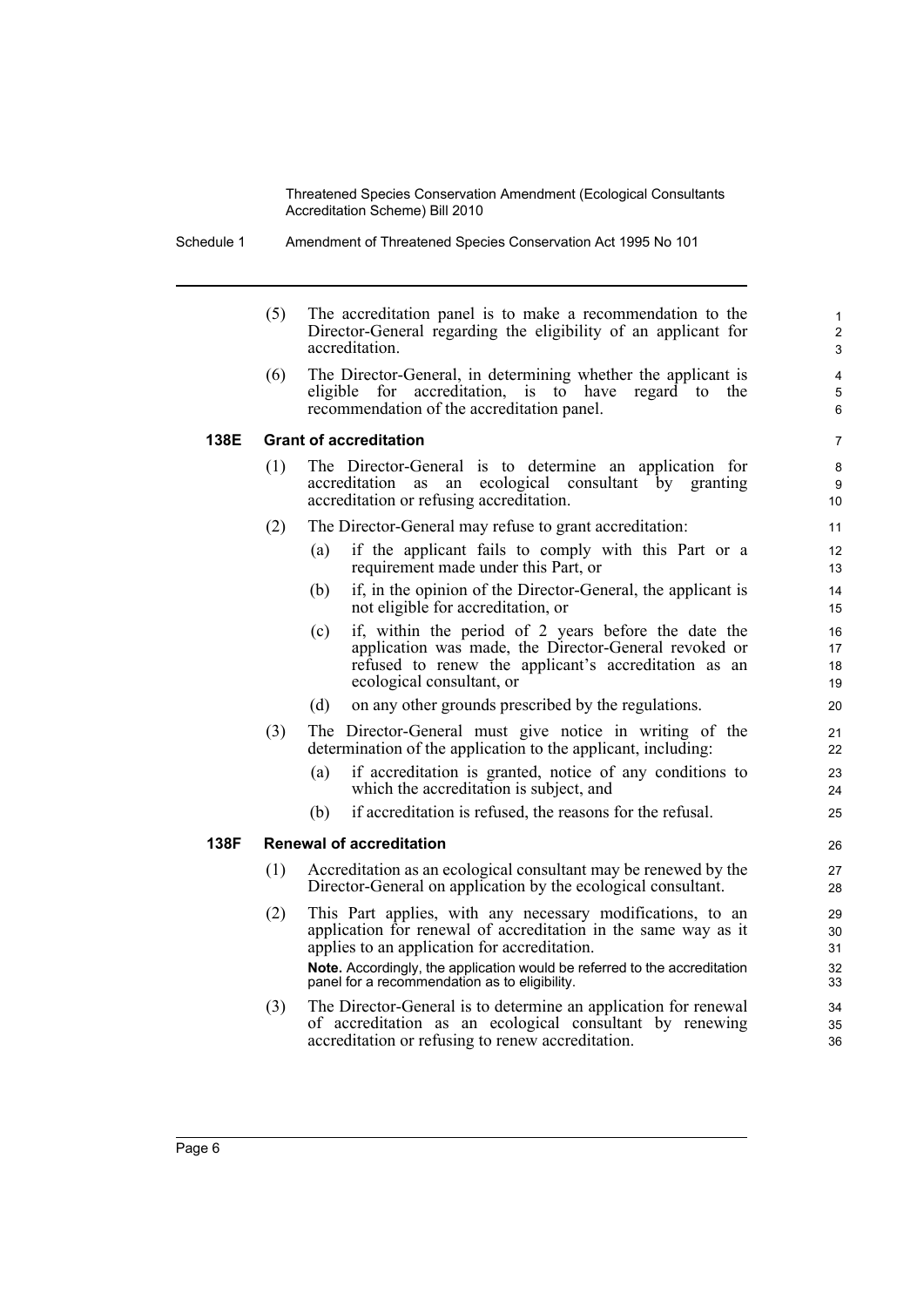Amendment of Threatened Species Conservation Act 1995 No 101 Schedule 1

ecological consultant: (a) if the applicant fails to comply with this Part or a requirement made under this Part, or (b) if, in the opinion of the Director-General, the applicant is no longer eligible for accreditation, or (c) if, in the opinion of the Director-General, there are grounds for the suspension or revocation of accreditation, or (d) on any other grounds prescribed by the regulations. person unless, before doing so: (a) the Director-General gives the person notice in writing of his or her intention to do so, specifying the reasons for his or her decision, and (b) the Director-General gives the person a reasonable opportunity to make submissions in relation to the proposed refusal to renew, and (c) the Director-General takes into consideration any submissions made by the person. of the determination of an application for renewal of accreditation, including: (a) if accreditation is renewed, any conditions to which the accreditation is subject, and (b) if the application is refused, the reasons for the refusal. (7) If an application for renewal of an accreditation that is in force is made to the Director-General before the expiry of the existing accreditation, the accreditation remains in force until notice in writing of the determination of the application is given to the applicant. (1) An accreditation remains in force, subject to this Part, for a period of 3 years from the date on which it is granted or renewed, unless 1  $\overline{2}$  $\overline{a}$ 4 5 6 7 8 9 10 11 12 13 14 15 16 17 18 19 20 21 22 23 24 25 26 27 28 29 30 31 32 33 34

(2) Accreditation does not have effect during the period of any suspension.

35 36

- 
- 
- (4) The Director-General may refuse to renew accreditation as an
- (5) The Director-General must not refuse to renew accreditation of a

(6) The Director-General must give notice in writing to the applicant

- **138G Duration of accreditation**
	- - sooner revoked.
		-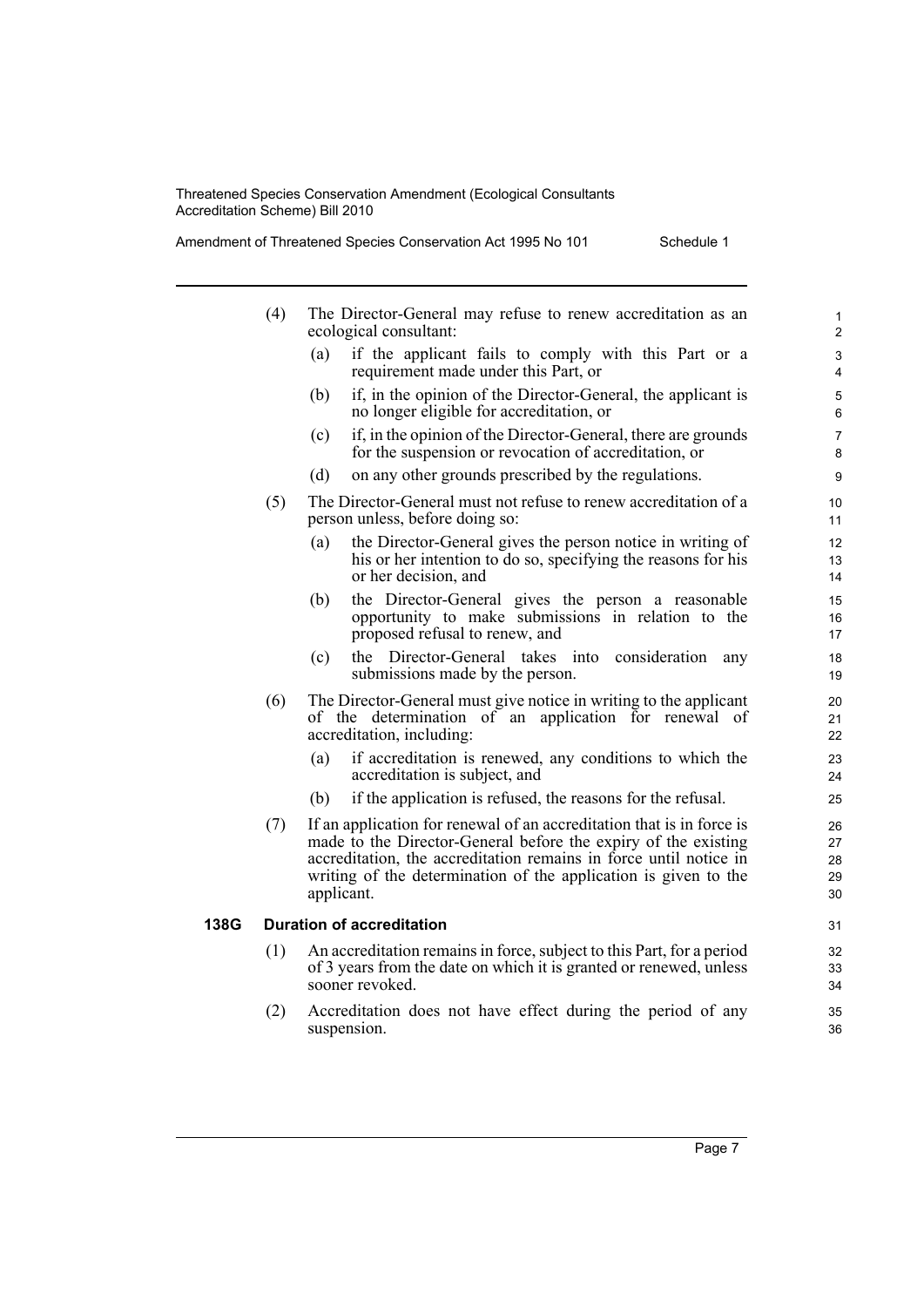Schedule 1 Amendment of Threatened Species Conservation Act 1995 No 101

#### **138H Conditions of accreditation**

- (1) The Director-General may grant accreditation or a renewal of accreditation unconditionally or subject to conditions.
- (2) In addition, at any time while the accreditation is in force or suspended, the Director-General may, on a recommendation made by the accreditation panel following a peer review, by notice in writing given to the ecological consultant:
	- (a) impose conditions or further conditions on the accreditation, or

- (b) vary or revoke any of the conditions to which the accreditation is subject.
- (3) A condition imposed by the Director-General, or the variation or revocation of a condition, takes effect on the date specified in the notice or on the date on which it is given to the ecological consultant, whichever is the later.
- (4) The regulations may impose a condition on an accreditation or class of accreditation.
- (5) A condition imposed by the regulations cannot be varied or revoked by the Director-General and prevails to the extent of any inconsistency over a condition imposed by the Director-General under this Part.

#### **138I Accreditation fee**

The regulations may require an accreditation fee to be paid to the Director-General, in respect of a grant or renewal of accreditation, within a time determined by the Director-General.

#### **138J Revocation or suspension of accreditation**

- (1) The Director-General may, by notice in writing given to a person, suspend or revoke the person's accreditation if the Director-General is of the opinion that one or more of the following grounds exist:
	- (a) the person is no longer eligible for accreditation as an ecological consultant,
	- (b) the person has not satisfied any continuing professional education requirements that apply to accredited ecological consultants,
	- (c) the person has contravened:
		- (i) any of the provisions of this Part, or
		- (ii) any of the provisions of the regulations, or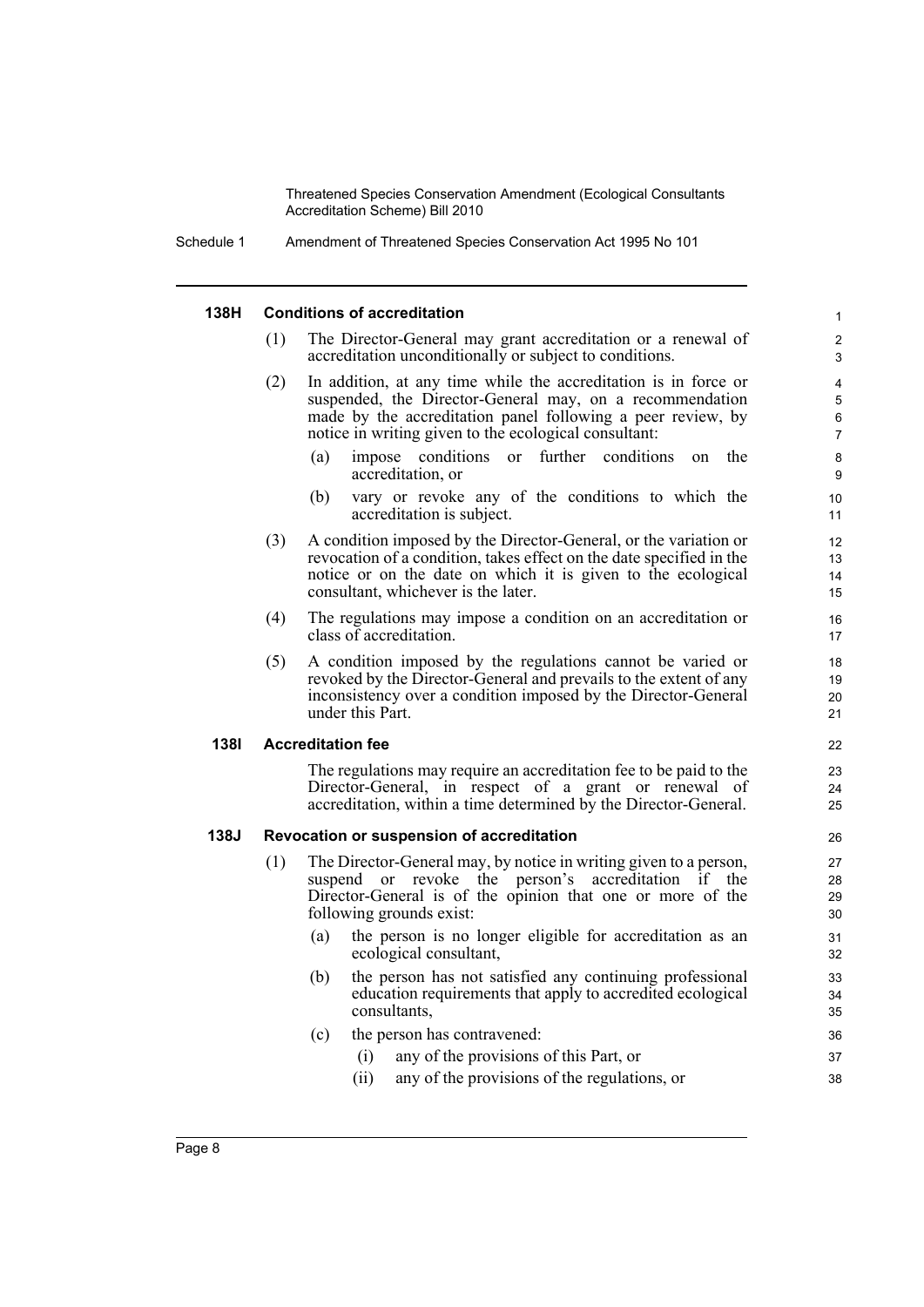|     |     | a condition to which the accreditation is subject,<br>(iii)                                                                                                                                                                                                                                                | 1                          |
|-----|-----|------------------------------------------------------------------------------------------------------------------------------------------------------------------------------------------------------------------------------------------------------------------------------------------------------------|----------------------------|
|     | (d) | the<br>accreditation panel makes<br>a recommendation,<br>following a peer review, that the person's accreditation be<br>suspended or revoked,                                                                                                                                                              | 2<br>3<br>4                |
|     | (e) | the person provided false or misleading information in<br>connection with an application for accreditation or renewal<br>of accreditation,                                                                                                                                                                 | 5<br>6<br>$\overline{7}$   |
|     | (f) | the person fails to pay an accreditation fee within the time<br>determined by the Director-General, or such further time<br>as the Director-General may allow,                                                                                                                                             | 8<br>9<br>10               |
|     | (g) | any other ground prescribed by the regulations.                                                                                                                                                                                                                                                            | 11                         |
| (2) |     | The Director-General must not suspend or revoke accreditation<br>of a person unless, before doing so:                                                                                                                                                                                                      | 12<br>13                   |
|     | (a) | the Director-General gives the person notice in writing of<br>his or her intention to do so, specifying the reasons for his<br>or her decision, and                                                                                                                                                        | 14<br>15<br>16             |
|     | (b) | the Director-General gives the person a reasonable<br>opportunity to make submissions in relation to the<br>proposed revocation or suspension, and                                                                                                                                                         | 17<br>18<br>19             |
|     | (c) | the Director-General takes<br>into<br>consideration<br>any<br>submissions made by the person.                                                                                                                                                                                                              | 20<br>21                   |
| (3) |     | The Director-General must give notice in writing to an accredited<br>ecological consultant of the revocation or suspension of his or her<br>accreditation, including the reasons for the revocation or<br>suspension.                                                                                      | 22<br>23<br>24<br>25       |
| (4) |     | A suspension of accreditation of a person has effect on the date<br>notice of the suspension is given to the person, or on a later date<br>specified in the notice.                                                                                                                                        | 26<br>27<br>28             |
| (5) |     | If a person's accreditation is suspended until the fulfilment of<br>specified conditions, the Director-General must give the person<br>notice in writing that the accreditation is reinstated as soon as<br>practicable after he or she is satisfied that the specified conditions<br>have been fulfilled. | 29<br>30<br>31<br>32<br>33 |
| (6) |     | A revocation of accreditation of a person takes effect on the date<br>on which notice of the revocation is given to the person, or on a<br>later date specified in the notice.                                                                                                                             | 34<br>35<br>36             |
| (7) |     | The Director-General may revoke an accreditation that is<br>suspended.                                                                                                                                                                                                                                     | 37<br>38                   |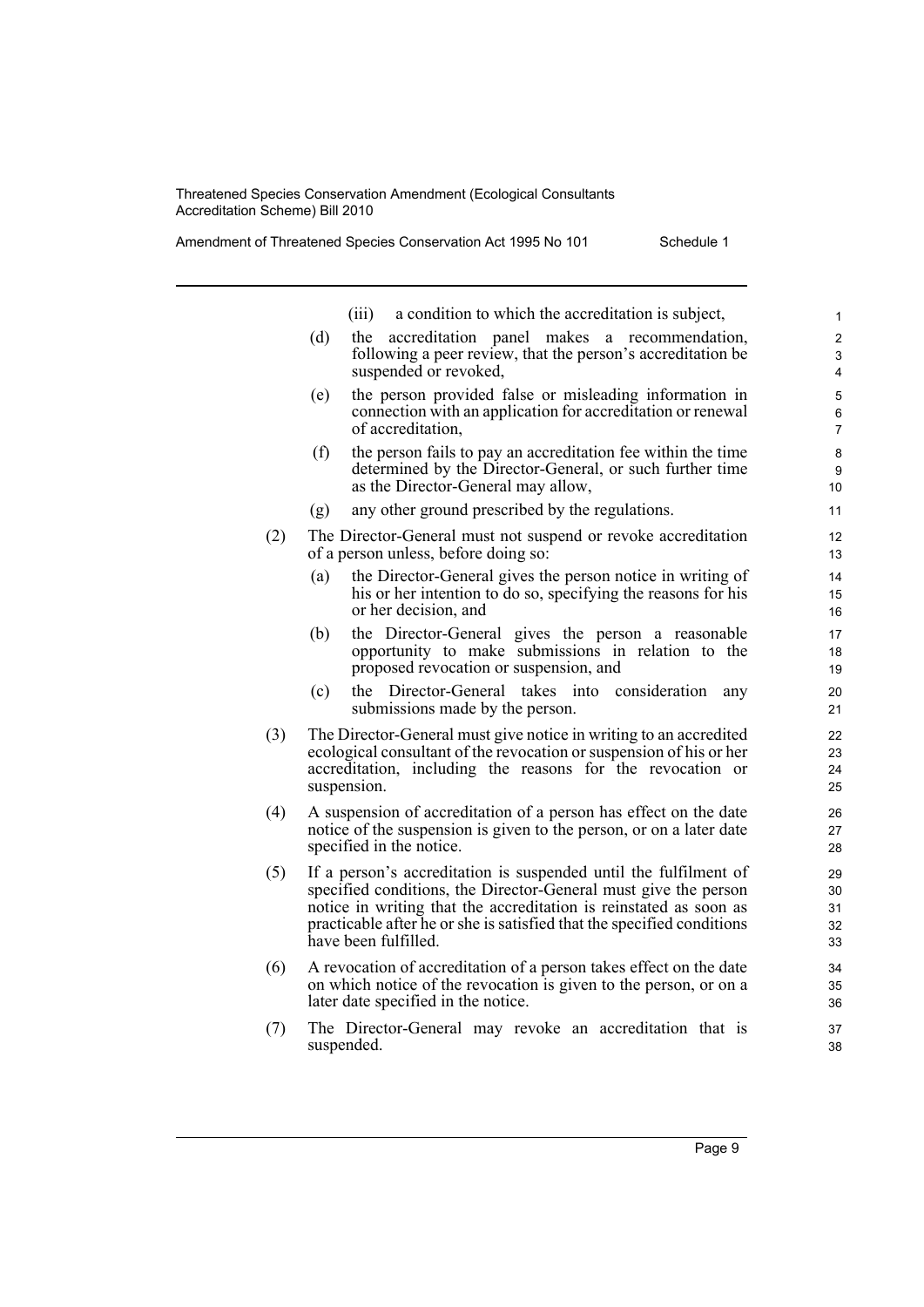Schedule 1 Amendment of Threatened Species Conservation Act 1995 No 101

| 138K |     | Right to seek review from Administrative Decisions Tribunal                                                                                         | $\mathbf{1}$                 |
|------|-----|-----------------------------------------------------------------------------------------------------------------------------------------------------|------------------------------|
|      |     | A person may apply to the Administrative Decisions Tribunal for<br>a review of the following decisions:                                             | $\overline{\mathbf{c}}$<br>3 |
|      |     | a decision of the Director-General to refuse to grant the<br>(a)<br>person accreditation as an ecological consultant,                               | $\overline{4}$<br>5          |
|      |     | a decision of the Director-General to refuse to grant the<br>(b)<br>person accreditation as a specialist ecological consultant,                     | 6<br>$\overline{7}$          |
|      |     | a decision of the Director-General to refuse to renew the<br>(c)<br>person's accreditation as an ecological consultant,                             | 8<br>9                       |
|      |     | (d)<br>a decision of the Director-General to impose, vary or<br>revoke any conditions of the person's accreditation as an<br>ecological consultant, | 10<br>11<br>12               |
|      |     | (e)<br>a decision of the Director-General to revoke or suspend the<br>person's accreditation as an ecological consultant.                           | 13<br>14                     |
| 138L |     | Director-General to keep register of ecological consultants                                                                                         | 15                           |
|      | (1) | The Director-General is to keep a register of ecological<br>consultants.                                                                            | 16<br>17                     |
|      | (2) | The Director-General is to cause the following to be recorded in<br>the register:                                                                   | 18<br>19                     |
|      |     | the name and contact details of each accredited ecological<br>(a)<br>consultant,                                                                    | 20<br>21                     |
|      |     | (b)<br>the name and contact details of each accredited specialist<br>ecological consultant,                                                         | 22<br>23                     |
|      |     | the particulars of accreditation, including any conditions<br>(c)<br>of accreditation imposed by the Director-General,                              | 24<br>25                     |
|      |     | the name of any ecological consultant whose accreditation<br>(d)<br>has been suspended or revoked,                                                  | 26<br>27                     |
|      |     | such other information relating to accreditation as the<br>(e)<br>Director-General considers appropriate.                                           | 28<br>29                     |
|      | (3) | The Director-General is to cause the register to be made available<br>for public inspection on the website of the Department.                       | 30<br>31                     |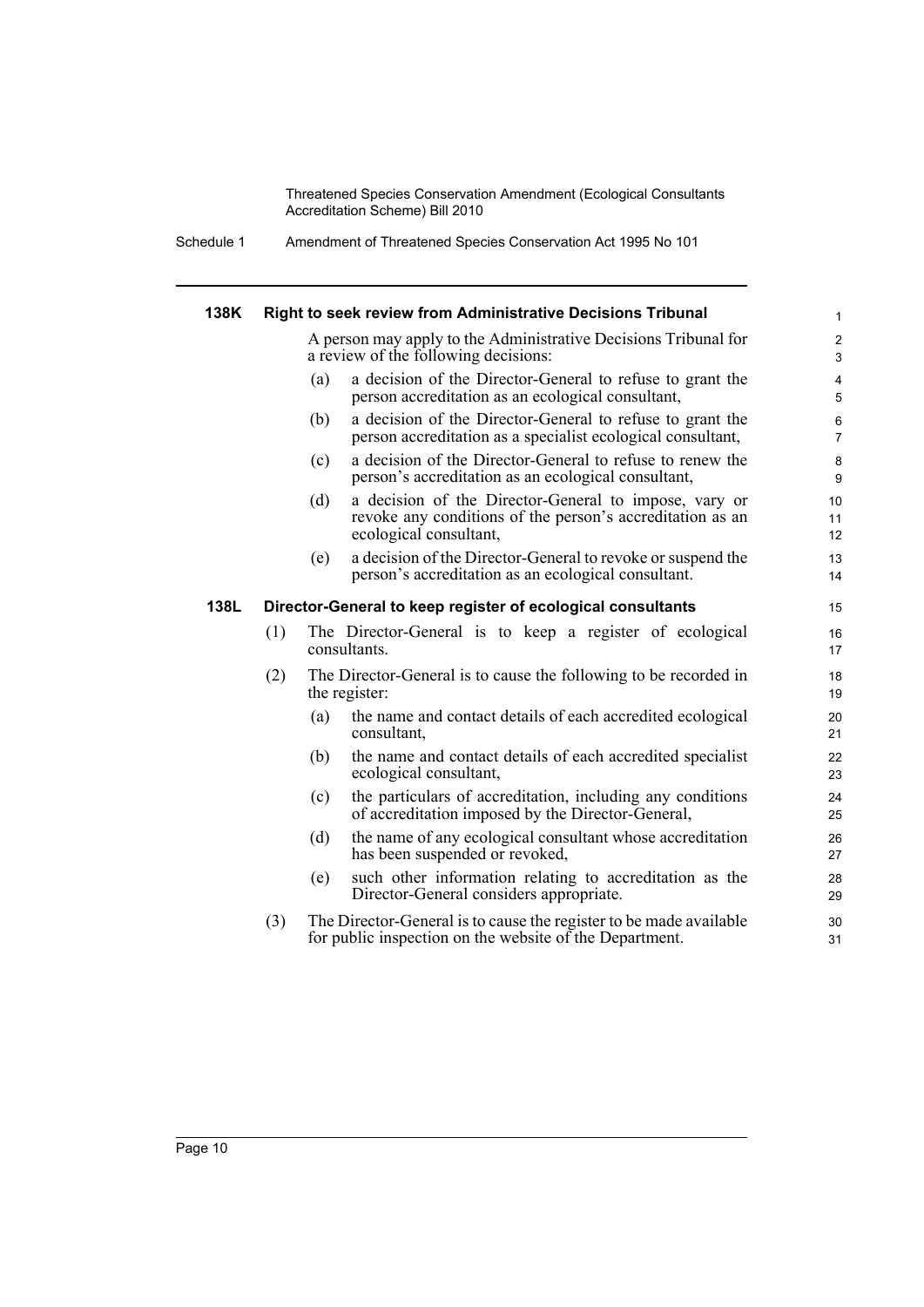|             | <b>Division 3</b> | <b>Accreditation panel</b>                                                                                                                                                                                                           | $\mathbf{1}$         |
|-------------|-------------------|--------------------------------------------------------------------------------------------------------------------------------------------------------------------------------------------------------------------------------------|----------------------|
| 138M        |                   | <b>Accreditation panel</b>                                                                                                                                                                                                           | 2                    |
|             | (1)               | There is to be an accreditation panel.                                                                                                                                                                                               | 3                    |
|             | (2)               | The accreditation panel is to consist of the following members:                                                                                                                                                                      | 4                    |
|             |                   | the Director-General or an officer of the Department<br>(a)<br>nominated from time to time by the Director-General, who<br>is to be Chairperson of the panel, and                                                                    | 5<br>6<br>7          |
|             |                   | 4 or more appointed members, being persons appointed by<br>(b)<br>the Director-General as members who are not officers of<br>the Department.                                                                                         | 8<br>9<br>10         |
|             | (3)               | Each appointed member must be a person who, in the opinion of<br>the Director-General, is an expert in biodiversity values.                                                                                                          | 11<br>12             |
|             | (4)               | An appointed member of the accreditation panel holds office for<br>such period (not exceeding 5 years) as is specified in the<br>member's instrument of appointment, but is eligible (if otherwise<br>qualified) for re-appointment. | 13<br>14<br>15<br>16 |
|             | (5)               | The Director-General may remove an appointed member from<br>the accreditation panel at any time by giving the member notice<br>in writing.                                                                                           | 17<br>18<br>19       |
|             | (6)               | An appointed member of the accreditation panel is entitled to<br>such allowances in connection with the work of the panel as the<br>Director-General approves in respect of the member.                                              | 20<br>21<br>22       |
| <b>138N</b> |                   | <b>Functions of accreditation panel</b>                                                                                                                                                                                              | 23                   |
|             | (1)               | The functions of the accreditation panel are:                                                                                                                                                                                        | 24                   |
|             |                   | to make recommendations to the Director-General<br>(a)<br>regarding the eligibility of an applicant for accreditation<br>(including specialist accreditation), and                                                                   | 25<br>26<br>27       |
|             |                   | to make recommendations to the Minister regarding any<br>(b)<br>regulation that makes provision for eligibility for<br>accreditation as an ecological consultant (including<br>specialist accreditation), and                        | 28<br>29<br>30<br>31 |
|             |                   | to conduct peer reviews of ecological assessments carried<br>(c)<br>out by ecological consultants, and                                                                                                                               | 32<br>33             |
|             |                   | to make recommendations to the Director-General<br>(d)<br>following such peer reviews, and                                                                                                                                           | 34<br>35             |
|             |                   | to provide such other advice to the Director-General as the<br>(e)<br>Director-General may request.                                                                                                                                  | 36<br>37             |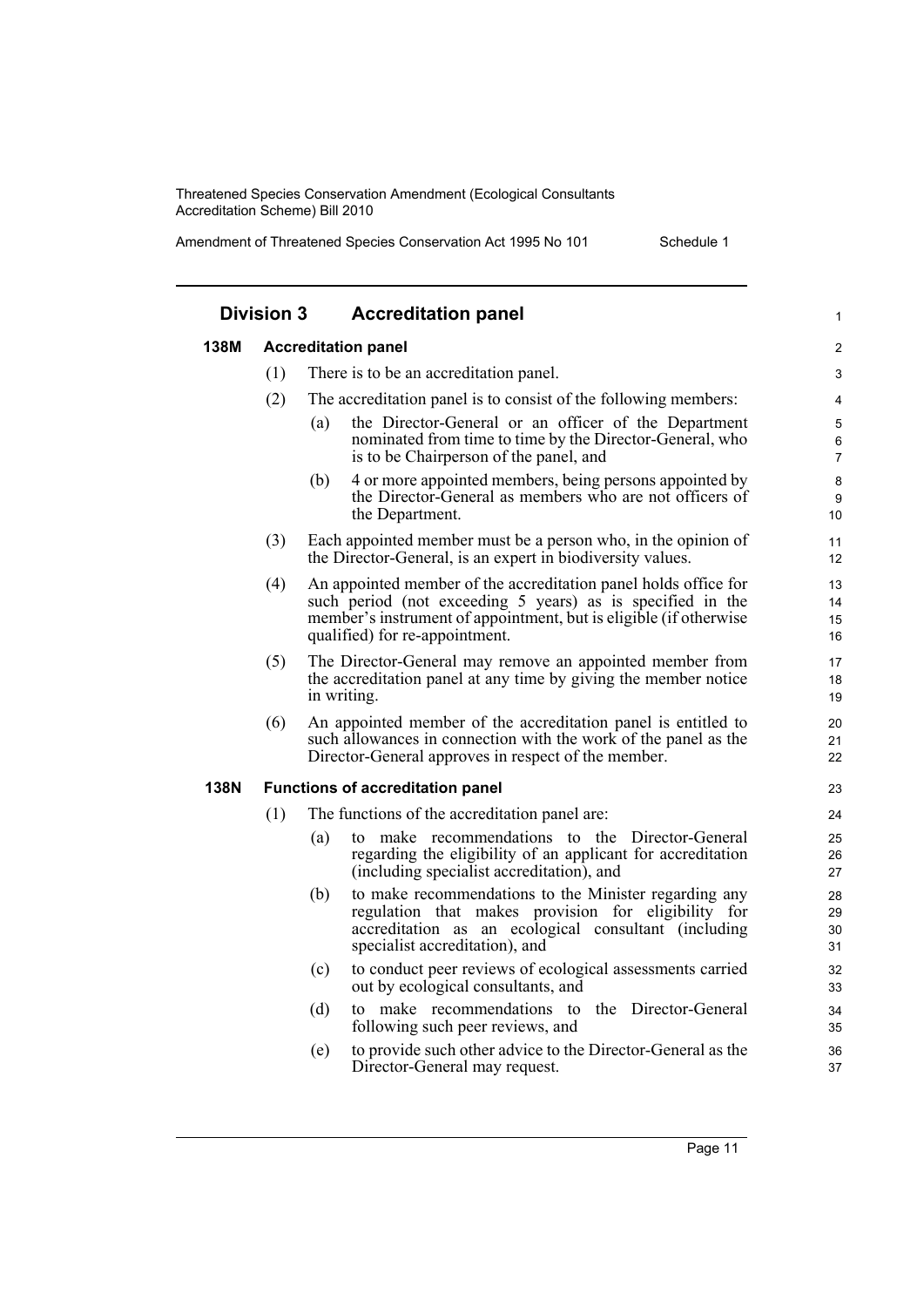Schedule 1 Amendment of Threatened Species Conservation Act 1995 No 101

(2) The accreditation panel has such other functions as are conferred or imposed on the panel by or under this or any other Act.

(3) Anything done or omitted to be done by a member of the accreditation panel in exercising the functions of the panel or member under this Act does not, if the thing was done or omitted to be done in good faith, subject the member personally to any action, liability, claim or demand.

#### **138O Procedure of accreditation panel**

The procedure of the accreditation panel is to be determined by the Director-General or (subject to any determination of the Director-General) by the accreditation panel.

#### **138P Disclosure of relevant interests**

(1) If:

- (a) a member has a relevant interest in a matter being considered or about to be considered by the accreditation panel, and
- (b) the interest appears to raise a conflict with the proper performance of the member's duties in relation to the consideration of the matter,

the member must, as soon as possible after the relevant facts have come to the member's knowledge, disclose the nature of the interest to the accreditation panel.

- (2) A disclosure by a member to the accreditation panel that the member:
	- (a) is a member, or is in the employment, of a specified company or other body, or
	- (b) is a partner, or is in the employment, of a specified person, or
	- (c) has some other specified interest relating to a specified company or other body or to a specified person,

is a sufficient disclosure of the nature of the interest in any matter relating to that company or other body or to that person which may arise after the date of the disclosure and which is required to be disclosed under subsection (1).

(3) Particulars of any disclosure made under this section must be recorded by the accreditation panel in a book kept for that purpose and that book must be open at all reasonable hours for inspection by any person on payment of the fee determined by the accreditation panel.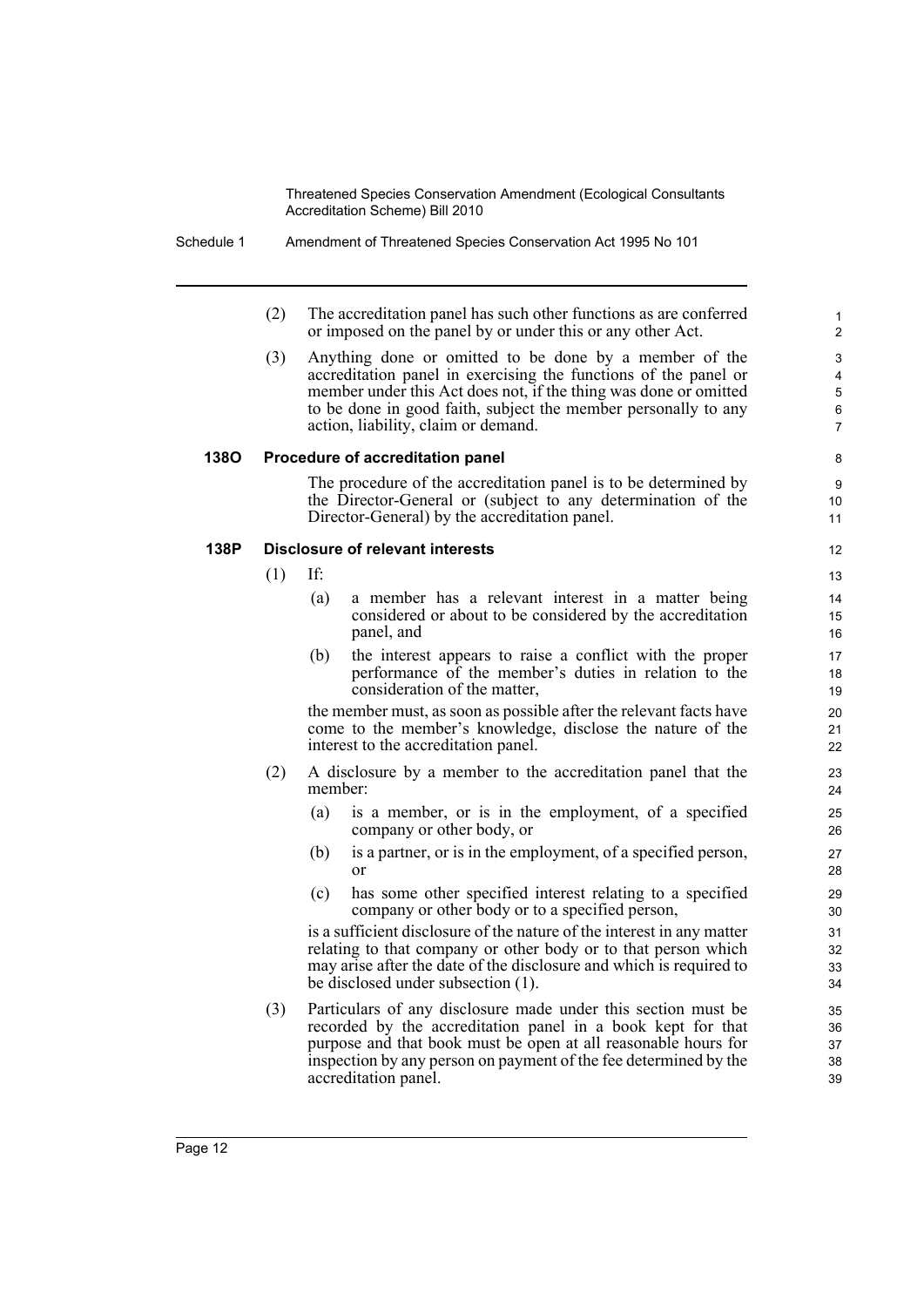| (4) |                                                                                                                                                                                                        | After a member has disclosed the nature of an interest in any<br>matter, the member must not, unless the Director-General or the<br>accreditation panel otherwise determines:                                                           | 1<br>$\overline{\mathbf{c}}$<br>3 |  |  |  |
|-----|--------------------------------------------------------------------------------------------------------------------------------------------------------------------------------------------------------|-----------------------------------------------------------------------------------------------------------------------------------------------------------------------------------------------------------------------------------------|-----------------------------------|--|--|--|
|     | (a)                                                                                                                                                                                                    | be present during any deliberation of the accreditation<br>panel with respect to the matter, or                                                                                                                                         | 4<br>5                            |  |  |  |
|     | (b)                                                                                                                                                                                                    | take part in any decision of the accreditation panel with<br>respect to the matter.                                                                                                                                                     | 6<br>$\overline{7}$               |  |  |  |
| (5) | For the purposes of the making of a determination by the<br>accreditation panel under subsection (4), a member who has a<br>relevant interest in a matter to which the disclosure relates must<br>not: | 8<br>9<br>10<br>11                                                                                                                                                                                                                      |                                   |  |  |  |
|     | (a)                                                                                                                                                                                                    | be present during any deliberation of the accreditation<br>panel for the purpose of making the determination, or                                                                                                                        | 12<br>13                          |  |  |  |
|     | (b)                                                                                                                                                                                                    | take part in the making by the accreditation panel of the<br>determination.                                                                                                                                                             | 14<br>15                          |  |  |  |
| (6) |                                                                                                                                                                                                        | A contravention of this section does not invalidate any decision<br>of the accreditation panel.                                                                                                                                         | 16<br>17                          |  |  |  |
| (7) | A member has a <i>relevant</i> interest in a matter if:                                                                                                                                                |                                                                                                                                                                                                                                         |                                   |  |  |  |
|     | (a)                                                                                                                                                                                                    | the member has a direct or indirect pecuniary interest in the<br>matter, or                                                                                                                                                             | 19<br>20                          |  |  |  |
|     | (b)                                                                                                                                                                                                    | the member is related to a person involved in the matter.                                                                                                                                                                               | 21                                |  |  |  |
| (8) |                                                                                                                                                                                                        | A member of the accreditation panel is related to a person for the<br>purposes of this section if the member:                                                                                                                           | 22<br>23                          |  |  |  |
|     | (a)                                                                                                                                                                                                    | is an employer, partner or employee of the person, or                                                                                                                                                                                   | 24                                |  |  |  |
|     | (b)                                                                                                                                                                                                    | is a spouse, de facto partner, sibling, parent or child of the<br>person, or                                                                                                                                                            | 25<br>26                          |  |  |  |
|     | (c)                                                                                                                                                                                                    | has a contractual arrangement with the person that might<br>reasonably be seen to give rise to a conflict between the<br>member's duties as a member of the accreditation panel<br>and the member's interests under the arrangement, or | 27<br>28<br>29<br>30              |  |  |  |
|     | (d)                                                                                                                                                                                                    | is employed by the same employer as the person.                                                                                                                                                                                         | 31                                |  |  |  |
|     | 1987.                                                                                                                                                                                                  | Note. De facto partner is defined in section 21C of the Interpretation Act                                                                                                                                                              | 32<br>33                          |  |  |  |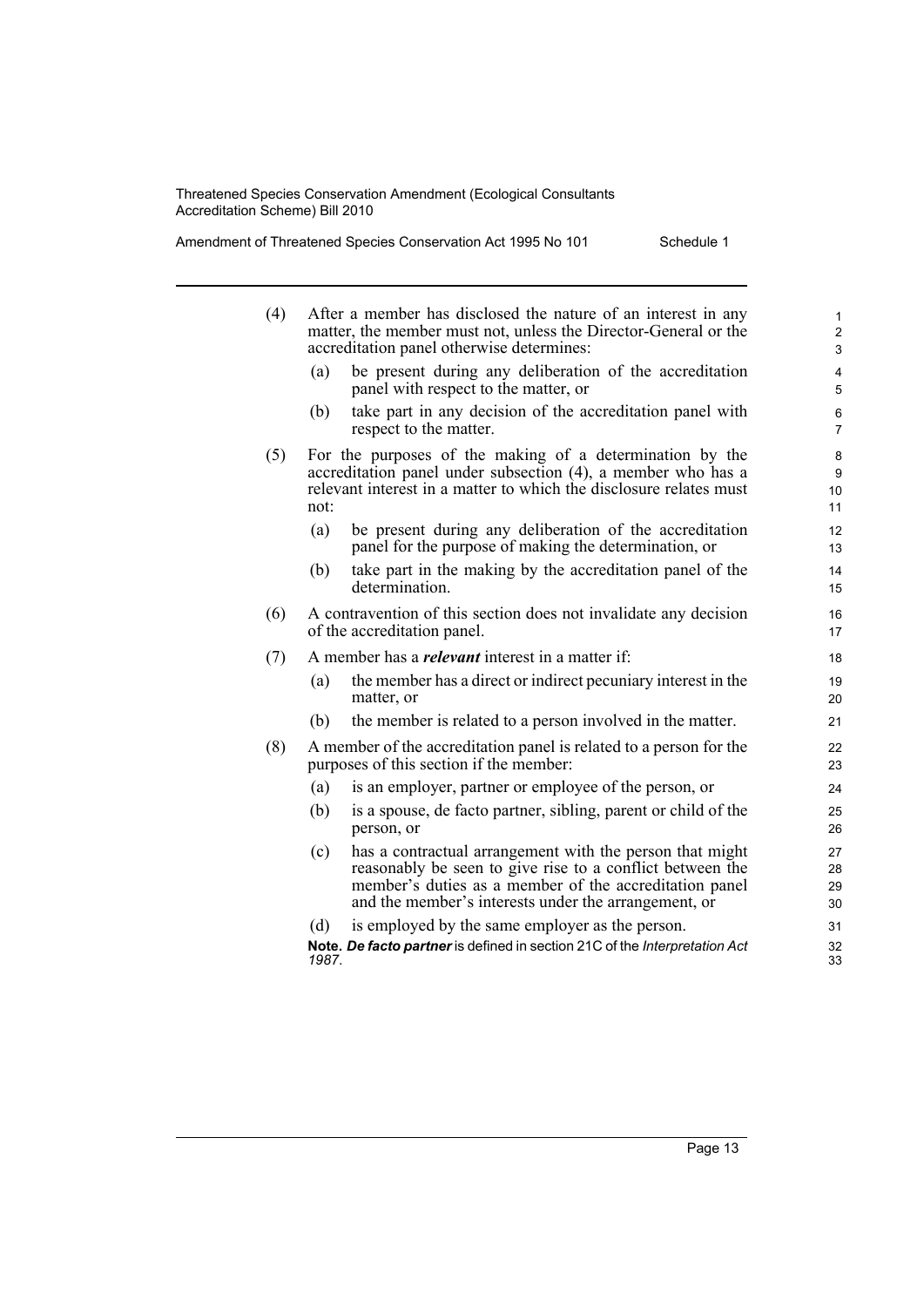Schedule 1 Amendment of Threatened Species Conservation Act 1995 No 101

|      | <b>Division 4</b> | <b>Peer reviews</b>                                                                                                                                                                  | 1                        |
|------|-------------------|--------------------------------------------------------------------------------------------------------------------------------------------------------------------------------------|--------------------------|
| 138Q | review            | Referral of ecological assessment to accreditation panel for peer                                                                                                                    | 2<br>3                   |
|      | (1)               | The following persons may request the accreditation panel to<br>review an ecological assessment carried out by an ecological<br>consultant:                                          | $\overline{4}$<br>5<br>6 |
|      |                   | (a)<br>any accredited ecological consultant,                                                                                                                                         | 7                        |
|      |                   | (b)<br>any consent authority,                                                                                                                                                        | 8                        |
|      |                   | any other person, but only if that person's request is<br>(c)<br>supported by an accredited ecological consultant or a<br>consent authority.                                         | 9<br>10<br>11            |
|      | (2)               | A request may relate to more than one ecological assessment.                                                                                                                         | 12                       |
|      | (3)               | A request may be made only on the following grounds:                                                                                                                                 | 13                       |
|      |                   | that the ecological assessment does not conform to<br>(a)<br>industry best practice,                                                                                                 | 14<br>15                 |
|      |                   | any other grounds provided for by the regulations.<br>(b)                                                                                                                            | 16                       |
|      | (4)               | The regulations may make further provision for review requests,<br>including requiring a fee to be paid in connection with a review<br>request.                                      | 17<br>18<br>19           |
| 138R |                   | <b>Peer review</b>                                                                                                                                                                   | 20                       |
|      | (1)               | The accreditation panel may, following a request made in<br>accordance with this Division, conduct a review of any<br>ecological assessment carried out by an ecological consultant. | 21<br>22<br>23           |
|      | (2)               | This review is a <i>peer review</i> .                                                                                                                                                | 24                       |
|      | (3)               | In a peer review, the accreditation panel may assess the quality of<br>the work of the ecological consultant, in relation to but not<br>limited by the following:                    | 25<br>26<br>27           |
|      |                   | the ecological consultant's methodology in preparing an<br>(a)<br>ecological assessment,                                                                                             | 28<br>29                 |
|      |                   | the species identification skills of the ecological<br>(b)<br>consultant,                                                                                                            | 30<br>31                 |
|      |                   | the ecological consultant's ability to develop and advise on<br>(c)<br>appropriate management and mitigation measures.                                                               | 32<br>33                 |
|      | (4)               | Following a peer review, the accreditation panel may make any<br>of the following recommendations to the Director-General:                                                           | 34<br>35                 |
|      |                   | that the accreditation, or specialist accreditation, of the<br>(a)<br>ecological consultant be revoked or suspended,                                                                 | 36<br>37                 |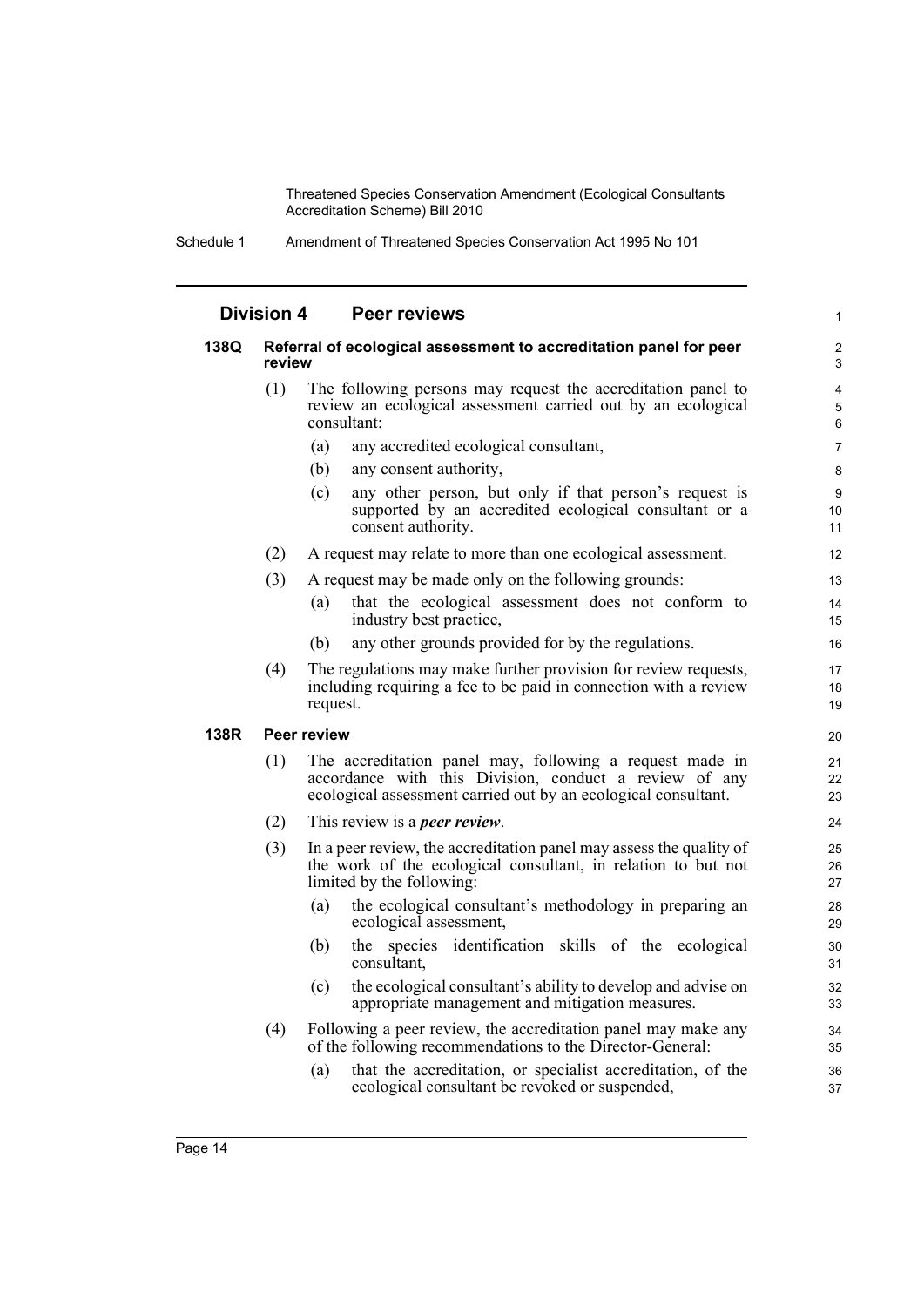Amendment of Threatened Species Conservation Act 1995 No 101 Schedule 1

- (b) that conditions or further conditions be imposed on the accreditation of the ecological consultant or that existing conditions be varied or revoked.
- (5) The accreditation panel may refuse to carry out a peer review if it is of the opinion that the review request is frivolous or vexatious.

## **Division 5 Offences**

#### **138S Ecological consultant must be accredited under this Part**

- (1) A person must not:
	- (a) prepare or carry out an ecological assessment unless the person is an accredited ecological consultant, or
	- (b) make any representation, or cause or allow any representation to be made, to the effect that he or she is able to prepare or carry out an ecological assessment unless the person is an accredited ecological consultant.

Maximum penalty: 600 penalty units.

- (2) A person must not:
	- (a) prepare or carry out an ecological assessment that requires specialist accreditation, unless the person is a specialist ecological consultant authorised to prepare or carry out the ecological assessment, or
	- (b) make any representation, or cause or allow any representation to be made, to the effect that he or she is able to prepare or carry out an ecological assessment that requires specialist accreditation, unless the person is a specialist ecological consultant authorised to prepare or carry out the ecological assessment.

Maximum penalty: 600 penalty units.

- (3) A person who prepares or carries out, or assists in preparing or carrying out, an ecological assessment does not commit an offence against this section if the person is acting in accordance with the directions of, or under the supervision of, an accredited consultant authorised to prepare or carry out the ecological assessment.
- (4) This section does not apply:
	- (a) to a Minister when exercising functions conferred by this Act, the Planning Act or any other law, or

7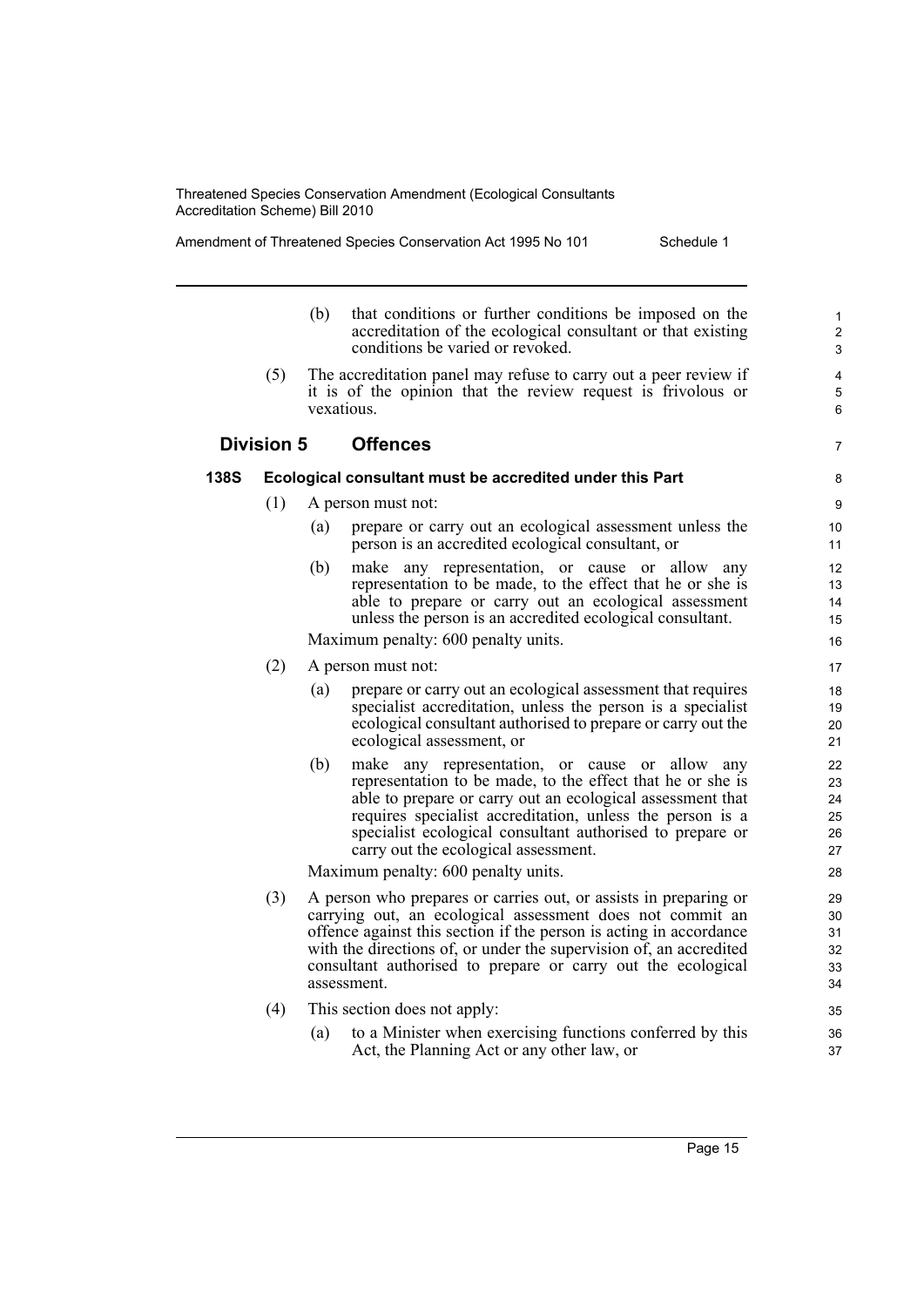Schedule 1 Amendment of Threatened Species Conservation Act 1995 No 101

|      |                   | (b) | to an officer of the Crown when exercising functions<br>conferred by this Act, the Planning Act or any other law, or                                                                                                                                                                                                                                                                                                                                                                                                                                                                                           | $\mathbf{1}$<br>$\overline{c}$                     |
|------|-------------------|-----|----------------------------------------------------------------------------------------------------------------------------------------------------------------------------------------------------------------------------------------------------------------------------------------------------------------------------------------------------------------------------------------------------------------------------------------------------------------------------------------------------------------------------------------------------------------------------------------------------------------|----------------------------------------------------|
|      |                   | (c) | to other such persons or in such other circumstances as<br>may be prescribed by the regulations.                                                                                                                                                                                                                                                                                                                                                                                                                                                                                                               | 3<br>4                                             |
| 138T |                   |     | <b>False representations</b>                                                                                                                                                                                                                                                                                                                                                                                                                                                                                                                                                                                   | 5                                                  |
|      |                   |     | A person must not make any representation, or cause or allow any<br>representation to be made:                                                                                                                                                                                                                                                                                                                                                                                                                                                                                                                 | 6<br>$\overline{7}$                                |
|      |                   | (a) | to the effect that the person is accredited under this Part<br>unless the person is an accredited ecological consultant, or                                                                                                                                                                                                                                                                                                                                                                                                                                                                                    | 8<br>9                                             |
|      |                   | (b) | to the effect that the person has specialist accreditation<br>under this Part, unless the person is a specialist ecological<br>consultant.                                                                                                                                                                                                                                                                                                                                                                                                                                                                     | 10<br>11<br>12 <sup>2</sup>                        |
|      |                   |     | Maximum penalty: 600 penalty units.                                                                                                                                                                                                                                                                                                                                                                                                                                                                                                                                                                            | 13                                                 |
|      | <b>Division 6</b> |     | <b>Responsibilities of ecological consultants</b>                                                                                                                                                                                                                                                                                                                                                                                                                                                                                                                                                              | 14                                                 |
| 138U |                   |     | Ecological consultant to avoid conflicts of interest                                                                                                                                                                                                                                                                                                                                                                                                                                                                                                                                                           | 15                                                 |
|      | (1)               |     | An ecological consultant must not carry out an ecological<br>assessment:                                                                                                                                                                                                                                                                                                                                                                                                                                                                                                                                       | 16<br>17                                           |
|      |                   | (a) | if he or she is or is related to a person by whom any part of<br>any land to which the assessment is related is owned or<br>occupied, or                                                                                                                                                                                                                                                                                                                                                                                                                                                                       | 18<br>19<br>20                                     |
|      |                   | (b) | if he or she has a pecuniary interest in any part of the land<br>to which the assessment relates, in any activity carried out<br>on the land or in any development or activity to which the<br>assessment relates, or                                                                                                                                                                                                                                                                                                                                                                                          | 21<br>22<br>23<br>24                               |
|      |                   | (c) | if it involves the ecological consultant reviewing any<br>aspect of any work carried out by, or a report written by,<br>the ecological consultant or a person to whom the<br>ecological consultant is related.                                                                                                                                                                                                                                                                                                                                                                                                 | 25<br>26<br>27<br>28                               |
|      | (2)               |     | An ecological consultant has a pecuniary interest for the purposes<br>of this section if there is a reasonable likelihood or expectation of<br>appreciable financial gain or loss to the ecological consultant, or<br>to a person to whom he or she is related, from the relevant land,<br>activity or development. However, an ecological consultant does<br>not have such an interest if the interest is so remote or<br>insignificant that it could not reasonably be regarded as likely to<br>influence any decision that the ecological consultant might make<br>in relation to an ecological assessment. | 29<br>30<br>31<br>32<br>33<br>34<br>35<br>36<br>37 |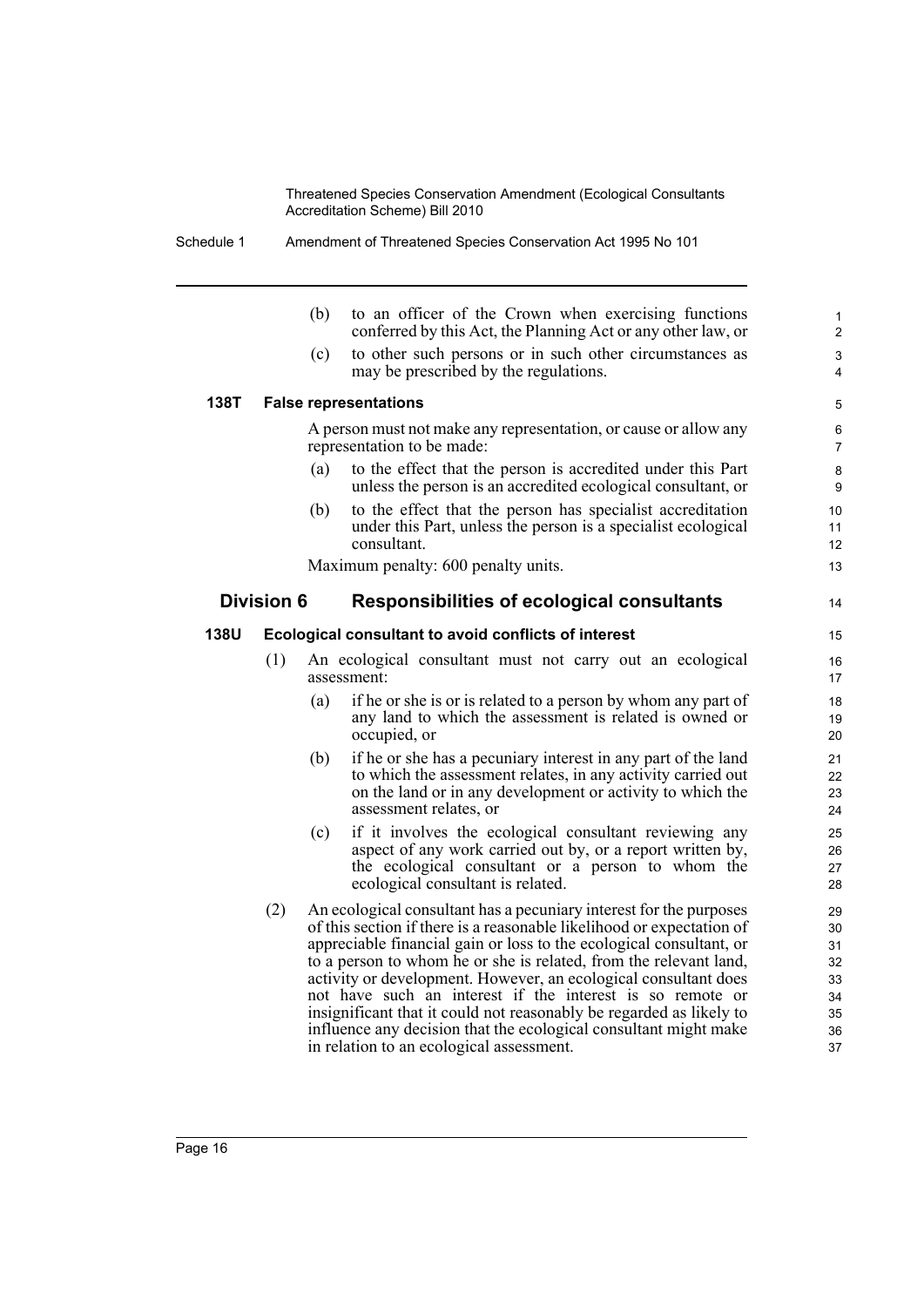|     |             | (3)               |           | An ecological consultant is related to a person for the purposes of<br>this section if the ecological consultant:                                                                                                                                             | $\mathbf{1}$<br>$\overline{2}$            |
|-----|-------------|-------------------|-----------|---------------------------------------------------------------------------------------------------------------------------------------------------------------------------------------------------------------------------------------------------------------|-------------------------------------------|
|     |             |                   | (a)       | is an employer, partner or employee of the person, or                                                                                                                                                                                                         | 3                                         |
|     |             |                   | (b)       | is a spouse, de facto partner, sibling, parent or child of the<br>person, or                                                                                                                                                                                  | $\overline{\mathbf{4}}$<br>5              |
|     |             |                   | (c)       | has a contractual arrangement with the person that might<br>reasonably be seen to give rise to a conflict between the<br>ecological consultant's duties as an ecological consultant<br>and the ecological consultant's interests under the<br>arrangement, or | 6<br>$\overline{7}$<br>$\bf 8$<br>9<br>10 |
|     |             |                   | (d)       | is employed by the same employer as the person.                                                                                                                                                                                                               | 11                                        |
|     |             |                   | Act 1987. | Note. De facto partner is defined in section 21C of the Interpretation                                                                                                                                                                                        | 12<br>13                                  |
|     |             | (4)               |           | Contravention of this section is not an offence but is grounds for                                                                                                                                                                                            | 14                                        |
|     |             |                   |           | the suspension or revocation of accreditation as an ecological<br>consultant.                                                                                                                                                                                 | 15                                        |
|     |             |                   |           |                                                                                                                                                                                                                                                               | 16                                        |
|     | <b>138V</b> |                   |           | <b>Other regulations</b>                                                                                                                                                                                                                                      | 17                                        |
|     |             |                   |           | The regulations may make further provision with respect to the<br>responsibilities of ecological consultants, including:                                                                                                                                      | 18<br>19                                  |
|     |             |                   | (a)       | a code of conduct for ecological consultants, and                                                                                                                                                                                                             | 20                                        |
|     |             |                   | (b)       | record-keeping requirements for accredited ecological<br>consultants.                                                                                                                                                                                         | 21<br>22                                  |
| [3] |             |                   |           | Section 136A References to Minister and Director-General                                                                                                                                                                                                      | 23                                        |
|     |             |                   |           | Renumber the section as section 139.                                                                                                                                                                                                                          | 24                                        |
| [4] |             |                   |           | Section 142B Director-General may accredit persons to prepare                                                                                                                                                                                                 | 25                                        |
|     |             |                   |           | assessments and surveys                                                                                                                                                                                                                                       | 26                                        |
|     |             | Omit the section. |           |                                                                                                                                                                                                                                                               | 27                                        |
| [5] |             |                   |           | Schedule 7 Savings, transitional and other provisions                                                                                                                                                                                                         | 28                                        |
|     |             |                   |           | Insert at the end of clause $1(1)$ :                                                                                                                                                                                                                          | 29                                        |
|     |             |                   |           | Threatened Species Conservation Amendment (Ecological Consultants<br>Accreditation Scheme) Act 2010                                                                                                                                                           | 30<br>31                                  |
|     |             |                   |           |                                                                                                                                                                                                                                                               |                                           |